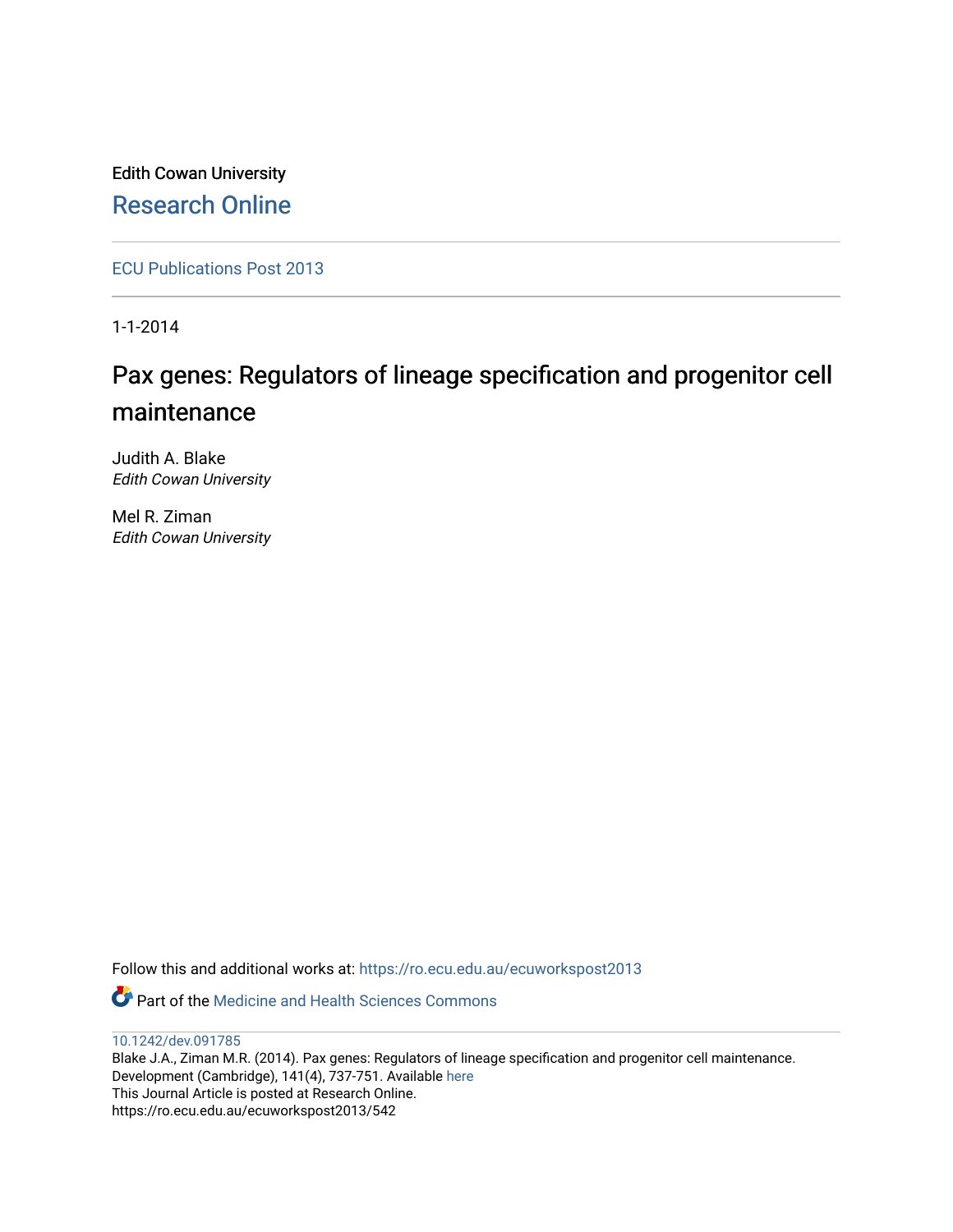

## **PRIMER**

# Pax genes: regulators of lineage specification and progenitor cell maintenance

**Judith A. Blake\* and Melanie R. Ziman**

## ABSTRACT

Pax genes encode a family of transcription factors that orchestrate complex processes of lineage determination in the developing embryo. Their key role is to specify and maintain progenitor cells through use of complex molecular mechanisms such as alternate RNA splice forms and gene activation or inhibition in conjunction with protein co-factors. The significance of Pax genes in development is highlighted by abnormalities that arise from the expression of mutant Pax genes. Here, we review the molecular functions of Pax genes during development and detail the regulatory mechanisms by which they specify and maintain progenitor cells across various tissue lineages. We also discuss mechanistic insights into the roles of Pax genes in regeneration and in adult diseases, including cancer.

## **KEY WORDS: Pax genes, Embryogenesis, Lineage determination**

### Introduction

Paired box (Pax) genes encode transcription factors that contain a highly conserved DNA-binding domain called the paired domain (PD, Fig. 1A) and can be considered to be a principle regulator of gene expression. Nine Pax genes (*Pax1-Pax9*) have been characterised in mammals and the evolutionary conserved paired domain has been identified across phylogenies from insects, to amphibians and birds. In higher vertebrates, PAX proteins are subclassified into groups according to inclusion of an additional DNA-binding homeodomain and/or an octapeptide region, which serves as a binding motif for protein co-factors for potent inhibition of downstream gene transcription (Eberhard et al., 2000) (Fig. 1B); all PAX proteins include a transactivation domain located within the C-terminal amino acids (Underhill, 2012). It is also known that all Pax genes, with the exception of *Pax4* and *Pax9*, produce alternative RNA transcripts (see Table 1). The functional diversity of Pax proteins *in vivo* is thus linked to the ability to produce alternatively spliced gene products that differ in structure and, consequently, in the binding activity of their paired and homeodomain DNA-binding regions (Underhill, 2012).

Three decades ago, the characterisation and roles of Pax genes in embryonic development began to unfold. Early studies discovered that regulatory gene families such as the Pax family are involved in the sequential compartmentalisation and body patterning of developing organisms; thereafter, studies highlighted a role for Pax genes in the early specification of cell fate and the subsequent morphogenesis of various tissues and organs. Following this, mutational studies of Pax genes confirmed the importance of these regulatory roles in the

School of Medical Sciences, Edith Cowan University, Joondalup, WA 6027, Australia.

\*Author for correspondence (j.blake@ecu.edu.au)

This is an Open Access article distributed under the terms of the Creative Commons Attribution License (http://creativecommons.org/licenses/by/3.0), which permits unrestricted use, distribution and reproduction in any medium provided that the original work is properly attributed.

initiation and progression of development, as well as in disease. The aim of this Primer is to highlight the means by which PAX transcription factors function and to discuss the molecular mechanisms used to determine their tissue-specific activity.

#### Developmental roles for Pax genes

Studies in animals, together with analyses of human genetics, have revealed important roles for Pax genes (summarised in Table 2) in the development of various organs and tissues, including the thymus (*PAX1* and *PAX7*), vertebrae (*PAX1*), ear (*PAX2* and *PAX8*), kidney (*PAX2*), central nervous system (CNS) (*PAX2*, *PAX5*, *PAX8*, *PAX6*, *PAX3* and *PAX7*), heart vasculature, enteric nervous system, melanocytes, Schwann cells (*PAX3* and *PAX7*), pancreas (*PAX4* and *PAX6*), B lymphocytes (*PAX5*), eye (*PAX6*), skeletal muscle (*PAX3* and *PAX7*), thyroid (*PAX8*) and teeth (*PAX 7* and *PAX9*) (Lechtenberg and Ferretti, 1981; Tassabehji et al., 1992; Hoth et al., 1993; Barr et al., 1996; Wallin et al., 1996; Epstein, 1996; St-Onge et al., 1997; Macchia et al., 1998; Nutt and Busslinger, 1999; Eccles and Schimmenti, 1999; Lang et al., 2000; Stockton et al., 2000; Adham et al., 2005). In order to understand how PAX transcription factors regulate patterns of gene expression and control cellular development, it is essential to determine the mechanisms by which PAX proteins operate, although this has been a major challenge.

Pax6 is one of the most extensively studied members of the Pax family. It not only regulates development of the CNS and is implicated in CNS disease, but also has an important role in the survival of healthy adult brain neurons and their vulnerability to neurodegeneration. Thus, the functional mechanisms of Pax6 action during CNS development have been widely studied and are highlighted here. Pax gene function has also been well characterised during embryonic development of the musculoskeletal system, which is described as a progressive process in which cells undergo lineage determination through the restriction of their cellular potential. In this system, research has aided our understanding of the molecular mechanisms by which Pax genes function to specify cell identity and to regulate this progressive process, which also has important implications for adult regenerative tissue repair and stem cell research. Therefore, somitic development is also the focal point of this Primer. In contrast to somitic cell progenitors, neural crest progenitors acquire a greater developmental potential than the cells from which they are derived and display stem cell characteristics, such as the maintenance of multipotency and the repression of differentiation via genetic and epigenetic mechanisms. The mechanisms by which *Pax3* governs differentiation in neural crest precursors is of great interest to developmental biologists and for regenerative medicine; thus, the molecular influence of *Pax3* in the cells derived from the neural crest is also discussed here.

## **PAX6 coordinates specification of the neuroectoderm**

*PAX6* plays an important role as early as the second week following human conception, when the formation of the CNS commences, as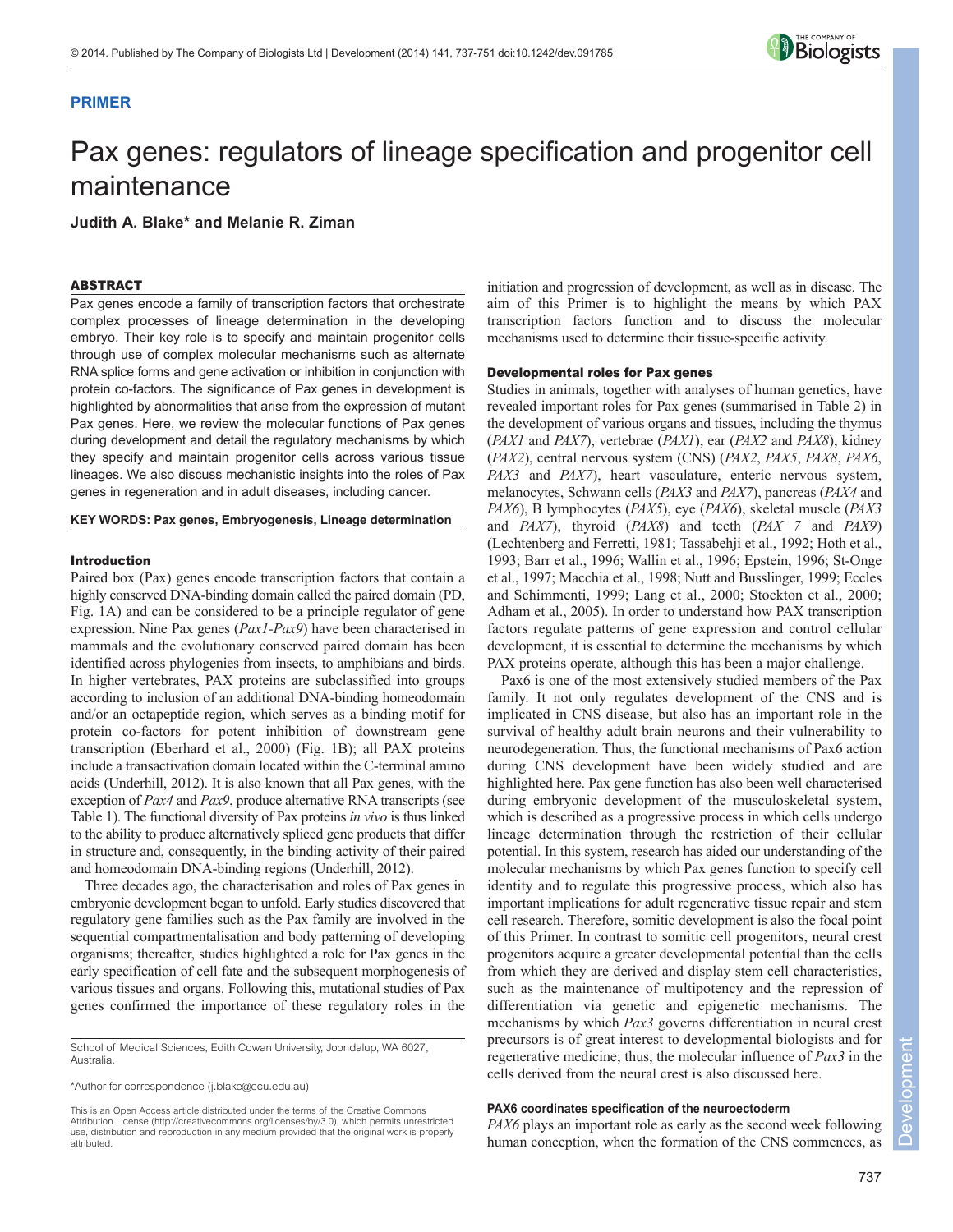

**Fig. 1. Subclassification of PAX transcription factors according to protein structure.** (A) All PAX proteins contain a transactivation domain and a DNA-binding domain known as the paired domain (PD). The PD consists of PAI and RED subdomains, each of which is composed of three helices in a helix-turn-helix motif. Some PAX family members also contain an additional DNA-binding homeodomain and/or an octapeptide region. (B) PAX proteins are subclassified into four paralogous groups according to full or partial inclusion of the additional DNA-binding homeodomain and the octapeptide region. Adapted, with permission, from Chi and Epstein (Chi and Epstein, 2002).

the neuroectoderm (NE) is specified from the pluripotent epiblast. In humans, there is evidence that PAX6 is necessary for NE specification from embryonic stem cells where it functions to repress the pluripotency genes *Oct4*, *Nanog* and *Myc* and in turn initiate differentiation toward a NE fate. However, PAX6-mediated repression of pluripotency genes is not sufficient for induction of NE differentiation; the PAX6A isoform (Table 1) binds to and induces downstream NE layer genes such as *Lhx2* (LIM homeobox protein 2), *Six3* (sine oculis-related homeobox 3), *Fgf8* (fibroblast growth factor 8) and *Wnt5b*, while a second isoform, PAX6B, potentiates the NE inductive effects of PAX6A through co-repression of pluripotent genes (Zhang et al., 2010). Importantly, these findings are in contrast to those observed during mouse NE specification, where *Pax6* is expressed following the formation of NE cells (Bylund et al., 2003) and is linked to the progression of NE cells to radial glia (Suter et al., 2009), suggesting distinct roles for *PAX6* in human versus mouse NE specification.

## **PAX-controlled regionalisation of the neural tube**

*Pax2* is the earliest Pax gene to be expressed during mouse neurulation, exhibiting expression at embryonic day 7.5 (E7.5) in the neural plate area of the future mid/hindbrain region, where it is essential for formation of the midbrain-hindbrain boundary (MHB), which controls midbrain and cerebellar development (Pfeffer et al., 2002). Subsequently, *Pax5* and *Pax8* are also expressed in this region, where their temporal sequence of activation is crossregulated by PAX2. In *Pax2* mutant embryos, *Pax5* expression is absent from the MHB and this loss is linked to loss of PAX-mediated regulation of the MHB-specific enhancer of *Pax5* (Pfeffer et al., 2000). Interestingly, *Pax2* expression in the MHB is controlled by early and late enhancers, the latter of which is auto- and crossregulated by PAX5 and PAX8, respectively (Pfeffer et al., 2002). These crossregulatory feedback loops are thought to 'maintain, sharpen and stabilise' the *Pax2* domain at the MHB (Pfeffer et al., 2002).

Around the fourth week of human gestation, the cephalic end of the neural tube forms three brain vesicles, which correspond to the forebrain (telencephalon and diencephalon), midbrain (mesencephalon) and hindbrain (metencephalon and myeloencephalon). The formation of these various rudimentary brain structures is brought about by boundary formation and neural progenitor specification. Regionalisation of the neural tube by boundary formation is evident as early as E8 in mouse, when *Pax6* and *Pax2* transcripts are first detected in the presumptive forebrain and midbrain where their expression corresponds to the establishment of a boundary between the di- and mesencephalic areas (Walther and Gruss, 1991). It has been proposed by Matsunaga et al. (Matsunaga et al., 2000) that *Pax6* is induced in the rostral region as *Pax2* is induced in the caudal region, giving rise to an overlap of *Pax6* and *Pax2* expression at the di-mesencephalic boundary. In this region, *Pax6* and *Pax2* are proposed to repress each other, by indirect and direct molecular mechanisms, until their expression domains are completely segregated, thus forming the dimesencephalic boundary (Fig. 2). Altered regionalisation, such as that occurring in *Pax6* mutant mice, leads to a misexpression of genes that is characteristic of the neighbouring brain region and ultimately a change in the neuronal fate of that region (Mastick et al., 1997; Schwarz et al., 1999). Thus, the direct and indirect effects of Pax gene expression and regionalisation leading to patterning of the brain are tightly controlled.

An example of the series of positive and negative regulatory events involved in early brain regionalisation is seen during specification of the optic tectum, which is linked to the activities of Pax3 and Pax7, and of the transcription factors Meis2 (Meis homeobox 2) and Otx2 (orthodenticle homolog 2). *Otx2* expression is a prerequisite for development of all anterior brain structures and is present in the entire neural tube anterior to the MHB (Acampora et al., 1995). Meis2 competes with Groucho co-repressor Tle4 for binding to *Otx2*, and formation of *Meis2*/*Otx2* complexes confers tectal specificity in the dorsal midbrain. Meis2, however, autostimulates its expression in the tectal anlage; therefore, an inhibitory mechanism is required to prevent overexpression and faithfully demarcate the prospective tectal area (Agoston and Schulte, 2009). Using chick *in ovo* electroporation gain-of-function Pax3/7 experiments, it has been reported that tectal expression of *Meis2* is balanced by Pax3/7 regulation. Moreover, Meis2 not only associates with *Otx2* but interacts with Pax3 and Pax7 in order to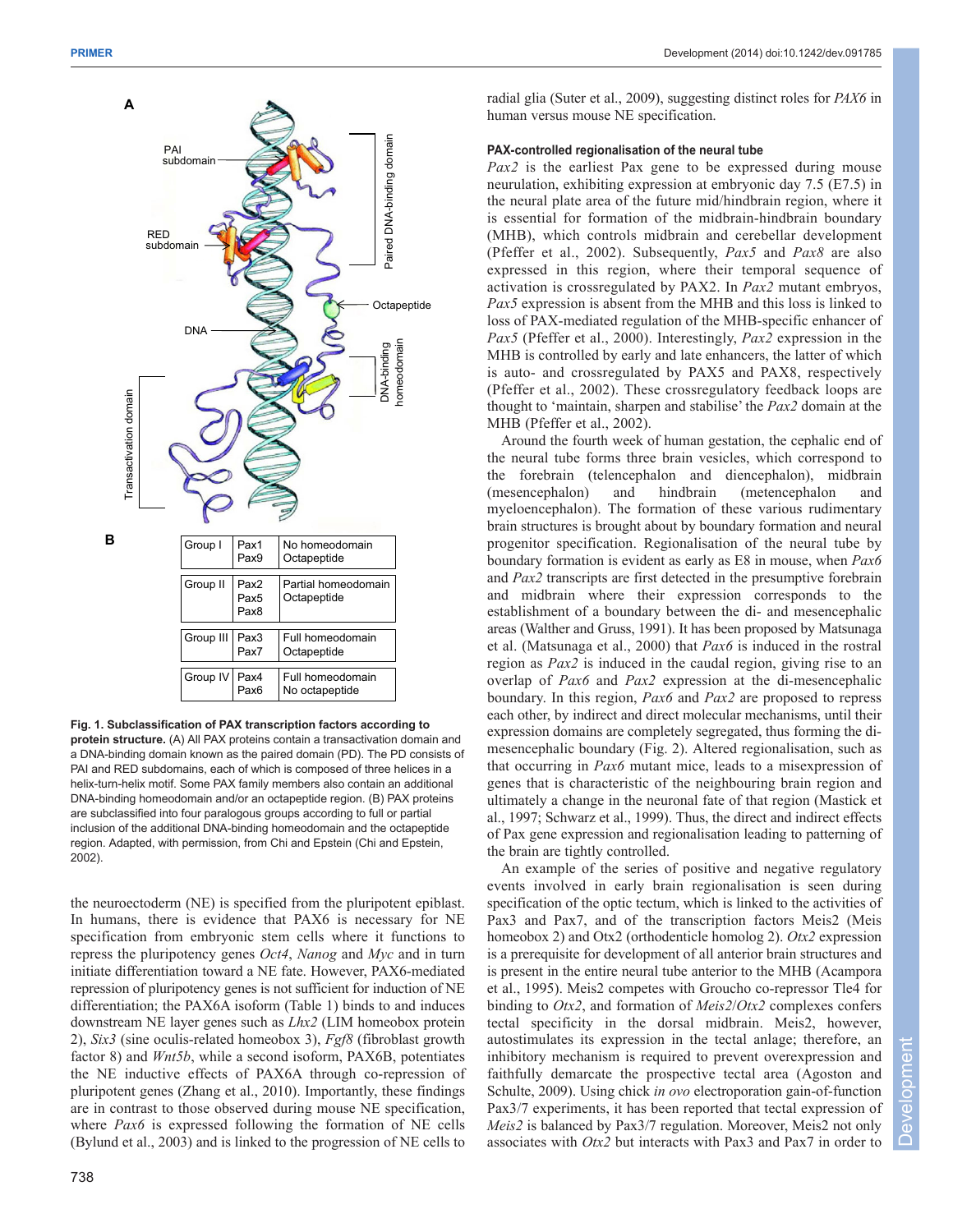function both as a transcriptional activator of downstream tectumassociated genes and to repress the diencephalic marker *Pax6* (Agoston et al., 2012).

## **PAX6 functions in the developing spinal cord**

As regionalisation and specification of the neurons of the developing brain occurs, the remainder of the caudal neural tube forms the spinal cord, in which the distinction of neuronal cell subtypes that will control either sensory input or motor output is controlled by intricate gene regulatory networks. Motoneurons differentiate from progenitor cells via graded sonic hedgehog (Shh) protein signals secreted from the notochord and floorplate. Concentrations of Shh ligands are said to be 'interpreted' by progenitor cells so as to initially define their identity and position into four distinct neuronal subtypes within the ventral spinal cord (Ericson et al., 1997). Although a relationship between Shh, Olig2 (oligodendrocyte transcription factor 2), Pax6 and Nkx2.2 (NK2 homeobox 2) has been demonstrated, whereby *Pax6* and *Nkx2.2* were affected inversely by rising concentrations of Shh (Ericson et al., 1997), this model was challenged in terms of the direct effects of morphogen gradients and was further tuned to incorporate non-graded feedback circuits between Shh, Olig2, Pax6 and Nkx2.2; Nkx2.2 intrinsically strengthens Shh responses by positive feedback, whereas Pax6 is a Shh antagonist (Lek et al., 2010).

Further studies of neuroblast specification demonstrated that the response of neuroblasts to Shh was linked to factors other than transcriptional sensitivity to Shh signals. Using an *in vivo* reporter, intracellular activity of Gli (a transcriptional effector of Shh signalling) was found to be part of a Pax6-Olig2-Nkx2.2 transcriptional regulatory network (Balaskas et al., 2012). A mathematical model of the network was tested using simulated temporal and spatial changes in Gli activity, and graded gene expression outputs of neuroblasts were shown to be a product of the regulatory 'logic' of the Pax6-Olig2-Nkx2.2 network (Balaskas et al., 2012). Thus, the level and duration of Shh signals did not alone control neuroblast specification, as the regulatory network confers robustness and insensitivity to transient changes in the level of Shh signals (Balaskas et al., 2012).

In addition to specifying subsets of neurons in the developing spinal cord, *Pax6* also functions to control the balance between neural progenitor proliferation and differentiation. Using gain and loss of *Pax6* expression experiments in the chick neural tube, it was found that a threshold of *Pax6* was crucial for cell cycle exit and neuronal commitment. However, once the neural progenitor is committed, *Pax6* must be downregulated by neurogenin 2 (Neurog2) to allow differentiation (Bel-Vialar et al., 2007). This characteristic Pax 'on/off switch' is said to temporally maintain a precursor in a 'pre-differentiation' state and is recapitulated in melanoblast and peripheral glioblast development (Kioussi et al., 1995; Lang et al., 2005).

## **PAX6-mediated control of neurogenic proliferation and differentiation in the cerebral cortex**

In the developing mouse telencephalon, when the neural plate and neural tube consist of a single cell layer of neuroepithelium, *Pax6* controls the balance between neural stem cell self-renewal (symmetric cell division) and neurogenesis (asymmetric cell divisions that produce a neuron and a neurogenic progenitor) (Sansom et al. 2009; Asami et al., 2011). Before neurogenesis, neuroepithelial stem cells divide in a symmetric manner to yield progenitors for the tangential growth of the cerebral cortex. Using transcriptome-based analysis to follow changes in Pax6 levels *in* *vivo*, it was shown that Pax6 initially regulates neocortical cell cycle progression by direct regulation of *Hmga2* (high mobility group AThook 2), *Tle1* (transducin-like enhancer of split 1) and *Cdk4* (cyclindependent kinase 4), while it indirectly controls the expression of cyclins, *Hes5* (hairy and enhancer of split 5) and Notch ligands to promote self-renewal. This temporal regulation of self-renewal is then overcome by Pax6-mediated promotion of neurogenesis via *Neurog2* and *Sox4* (sex-determining region Y, box 4), whereby an increased dose of Pax6 pushes the system towards neurogenesis at the expense of self-renewal (Sansom et al., 2009).

By E10/11, the neuroepithelium transforms into a number of cell layers as neural stem cells lose epithelial features and give rise to fate-restricted radial glia (RG) and basal progenitors (BPs). RG remain confined to the lining of the ventricle (apical layer) where their densely packed cell nuclei undergo mitosis in the ventricular zone. BPs originate from neuroepithelial or RG at the apical surface of the ventricular zone, but retract their apical cell processes at mitosis and remain at the basal side of the ventricular zone to form the subventricular zone. During neurogenic cell divisions, the orientation of cleavage planes dictates whether the division will be symmetric or asymmetric. Crucial apical and basal constituents (such as those of the adherens junction) are thus either distributed equally to daughter cells or apical constituents are inherited by one daughter cell and basal constituents to the other. An increase in asymmetric divisions of neurogenic progenitors of the neocortex has been demonstrated in *Pax6Sey/Sey* mutant mice (Götz et al., 1998); therefore, the cleavage angles of apical progenitors were assessed in both *Pax6Sey/Sey* mice and a conditional *Pax6* knockout model. In both cases, *Pax6* disruption significantly altered spindle orientation in apical progenitors at mid-neurogenesis (E14-E16) into oblique and horizontal planes. Alteration of the cleavage plane resulted in the unequal inheritance of apical constituents, which prevented the daughter cell from delaminating in the basal direction and resulted in proliferative daughter cells with radial glial characteristics but division at a sub-apical position. It was concluded that Pax6 regulates several components of apical junction coupling, in particular *Spag5* (sperm associated antigen 5), which is involved in the localisation of spindle poles and kinetochores during cell division (Asami et al., 2011).

The molecular mechanism by which Pax6 achieves either proliferation or neurogenesis in neocortical cells is via distinct functions of its paired domain subdomains. For example, using mice with point mutations in either the PAI or the RED subdomain (Fig. 1) and chromatin immunoprecipitation experiments, it was demonstrated that distinct downstream target genes were preferentially bound by either subdomain *in vivo* and that the PAI subdomain has a role in decreasing cell mitoses while the RED domain has the opposite effect. It was concluded that the coactivation of both proliferative and anti-proliferative genes acts to fine-tune cell-cycle progression (Walcher et al., 2013). This supposition is supported by the finding that *Pax6* directs cortical cell cycle progression in a regionally specific manner (Mi et al., 2013) and that it does so through simultaneous expression of downstream target gene sets through epigenetic regulation of chromatin condensation in interaction with dynamically competitive BAF subunits during the progression of neurogenesis (Tuoc et al., 2013).

## **Neural crest specification, migration and differentiation: the roles of PAX3 and PAX7**

Before the neural tube closes, a ridge of cells known as the neural crest (NC) appears along the margins of the neural folds. Melanocytes, neurons, peripheral glia, mesenchyme, facial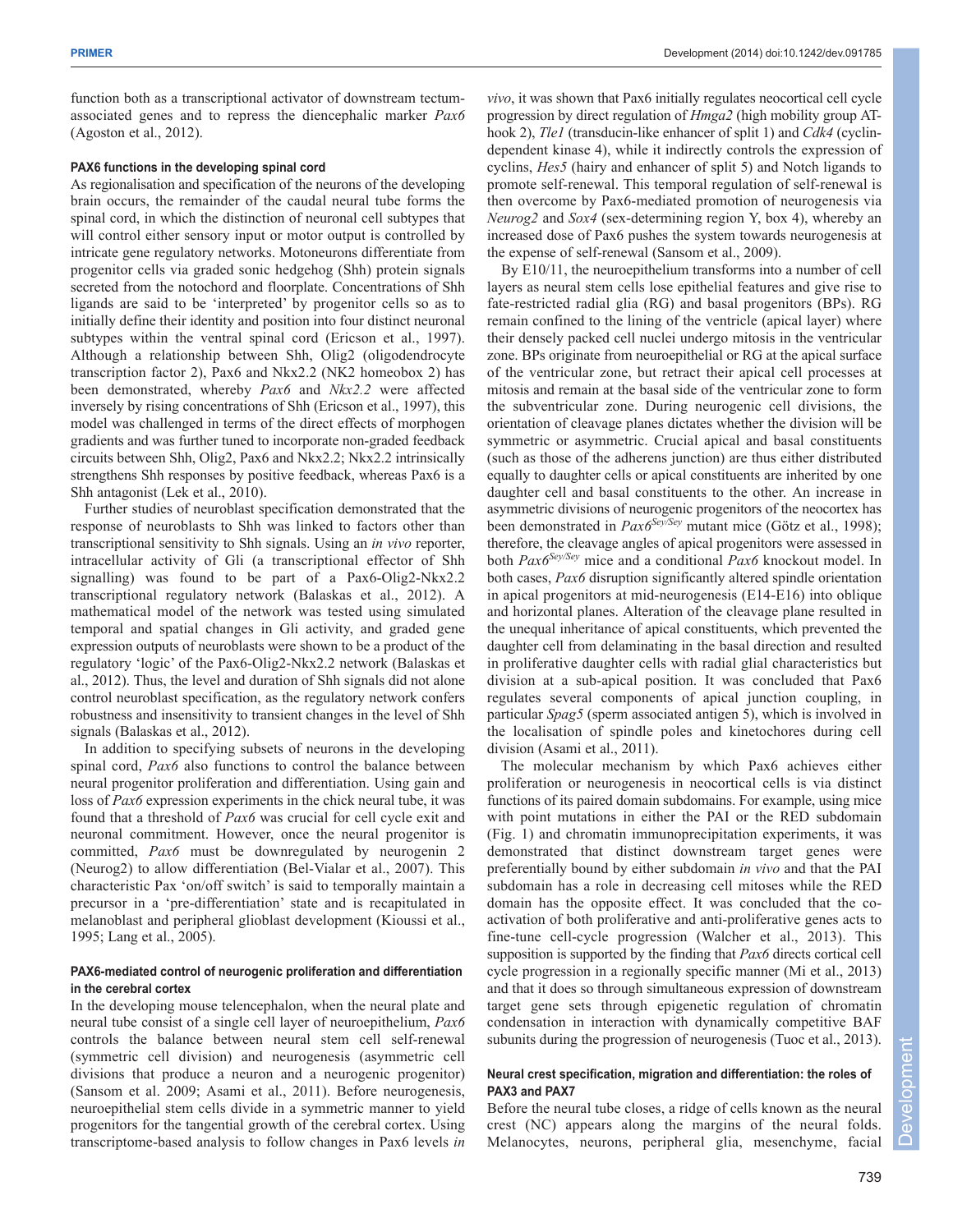## **Table 1. Alternative PAX transcripts**

| Transcript name Description |                                                                                                                                                                                                                                                                                                                               | Function                                                                                                                                                                                 | References                                                       |
|-----------------------------|-------------------------------------------------------------------------------------------------------------------------------------------------------------------------------------------------------------------------------------------------------------------------------------------------------------------------------|------------------------------------------------------------------------------------------------------------------------------------------------------------------------------------------|------------------------------------------------------------------|
| Pax1 variant 1              | Encodes the longest isoform of Pax1                                                                                                                                                                                                                                                                                           |                                                                                                                                                                                          | Burri et al., 1989;                                              |
|                             |                                                                                                                                                                                                                                                                                                                               |                                                                                                                                                                                          | Schnittger et al.,<br>1992                                       |
| Pax1 variant 2              | Uses an alternate splice site in the 3' coding region, which results<br>in a frameshift compared with variant 1. Encodes an isoform that<br>has a shorter and distinct C terminus compared with variant 1.                                                                                                                    |                                                                                                                                                                                          | Burri et al., 1989;<br>Smith and Tuan,<br>1994                   |
| Pax2 variant a              | Uses an alternate in-frame splice site in the 3' coding region<br>compared with variant e (see below) resulting in a shorter<br>protein that has a shorter, distinct C terminus compared with<br>variant e (see below)                                                                                                        | Cell differentiation during sensory placode<br>formation (McCarroll et al., 2012); otic<br>specification (Hans et al., 2004)                                                             | Eccles et al., 1992;<br>Ward et al., 1994                        |
| Pax2 variant b              | Lacks an alternate in-frame exon and uses an alternate splice site<br>in the 3' coding region compared with variant e (see below),<br>resulting in a protein with a shorter, distinct C-terminus<br>compared with variant e (see below)                                                                                       | Maintenance of the otic placode (Mackereth<br>et al., 2005)                                                                                                                              | Eccles et al., 1992;<br>Ward et al., 1994                        |
| Pax2 variant c              | Has multiple differences in the coding region compared with<br>variant e (see below), one of which results in a translational<br>frameshift. The resulting protein has a distinct C terminus and is<br>shorter than variant e.                                                                                                |                                                                                                                                                                                          | Eccles et al., 1992;<br>Ward et al., 1994                        |
| Pax2 variant d              | Lacks an alternate in-frame exon compared with variant e (see<br>below). This results in an isoform that is shorter than variant e.                                                                                                                                                                                           |                                                                                                                                                                                          | Tavassoli et al., 1997                                           |
| Pax2 variant e              | This variant encodes the longest isoform                                                                                                                                                                                                                                                                                      |                                                                                                                                                                                          | Eccles et al., 1992;<br>Ward et al., 1994                        |
| Pax3a                       | Differs in the 3' UTR, includes an alternate segment in the coding<br>region that causes a frameshift and lacks several segments in<br>the 3' coding region compared with isoform Pax3c. The resulting<br>protein lacks the paired-type homeodomain and has a shorter<br>and distinct C terminus compared with isoform Pax3c. | Negative effects on melanocyte proliferation<br>(Wang et al., 2006)                                                                                                                      | Tassabehji et al.,<br>1992; Carezani-<br>Gavin et al., 1992      |
| Pax3b                       | Differs in the 3' UTR, includes an alternate segment in the coding<br>region that causes a frameshift and lacks several segments in<br>the 3' coding region compared with isoform Pax3c. The resulting<br>protein lacks the paired-type homeodomain and has a shorter<br>and distinct C terminus compared with isoform Pax3c. | Negative effects on melanocyte proliferation;<br>reduced migration and accelerated<br>apoptosis (Wang et al., 2006)                                                                      | Tassabehji et al.,<br>1992; Carezani-<br>Gavin et al., 1992      |
| Pax3c                       | The constitutive splice pattern. The resulting protein, PAX3C, is<br>also known as PAX3.                                                                                                                                                                                                                                      | Promotes melanocyte proliferation, migration,<br>transformation and survival (Wang et al.,<br>$2006$ ;<br>required for terminal myogenic differentiation<br>(Charytonowicz et al., 2011) | Tassabehji et al.,<br>1992; Wang et al.,<br>2006                 |
| Pax3d                       | Differs in the 3' UTR and contains an alternate splice pattern in the Promotes melanocyte proliferation, migration, Barber et al., 1999;<br>3' coding region compared with isoform Pax3c. The resulting<br>protein is longer and has a distinct C terminus compared with<br>isoform Pax3c.                                    | transformation and survival (Wang et al.,<br>$2006$ ;<br>involved in undifferentiated cell maintenance<br>and/or proliferation (Charytonowicz et al.,<br>2011)                           | Wang et al., 2006                                                |
| Pax3e                       | Differs in the 3' UTR and contains an alternate splice pattern in the Reduced melanocyte growth (Wang et al.,<br>3' coding region compared with isoform Pax3c. The resulting<br>protein is longer and has a distinct C terminus compared with<br>isoform Pax3c.                                                               | 2006)                                                                                                                                                                                    | Wang et al., 2006                                                |
| Pax3g                       | Differs in the 3' UTR and contains an alternate splice pattern in the Melanocyte migration was reduced (Wang et Wang et al., 2007<br>3' coding region compared with isoform Pax3c. The resulting<br>protein is shorter and has a distinct C terminus compared with<br>variant Pax3c.                                          | al., 2007)                                                                                                                                                                               |                                                                  |
| Pax3h                       | Differs in the 3' UTR and contains an alternate splice pattern in the<br>3' coding region compared with isoform Pax3c. The resulting<br>protein is shorter and has a distinct C terminus compared with<br>isoform Pax3c.                                                                                                      | Increased melanocyte proliferation, migration, Wang et al., 2006<br>survival and transformation (Wang et al.,<br>2006)                                                                   |                                                                  |
| Pax4                        | No data available on NCBI                                                                                                                                                                                                                                                                                                     |                                                                                                                                                                                          |                                                                  |
| Pax5<br>Pax6 variant 1      | No data available on NCBI<br>Also known as Pax6(-5a). Represents the longest transcript.<br>Variants 1, 3, 6 and 7 encode the same isoform (a).                                                                                                                                                                               | Neurogenesis, proliferation, regionalisation<br>and boundary formation                                                                                                                   | Haubst et al., 2004;<br>Ton et al., 1991;<br>Glaser et al., 1992 |
| Pax6 variant 2              | Also known as Pax6(+5a). Differs in the 5' UTR and includes an<br>insertion of 14 amino acids (exon 5a) into the paired domain<br>compared with variant 1. Variants 2, 4 and 5 encode the same<br>isoform (b), which is shorter than isoform a.                                                                               | Overexpression leads to proliferation                                                                                                                                                    | Haubst et al., 2004;<br>Ton et al., 1991;<br>Glaser et al., 1992 |
| Pax6 variant 3              | Differs in the 5' UTR compared to variant 1. Variants 1, 3, 6 and 7<br>encode the same isoform (a).                                                                                                                                                                                                                           | Neurogenesis, proliferation, regionalisation<br>and boundary formation                                                                                                                   | Haubst et al., 2004;<br>Ton et al., 1991;<br>Glaser et al., 1992 |
| Pax6 variant 4              | Differs in the 5' UTR and includes an alternate exon in the coding<br>region that maintains the reading frame compared with variant 1.<br>Variants 2, 4 and 5 encode the same isoform (b), which is<br>shorter than isoform a.                                                                                                | Overexpression leads to proliferation                                                                                                                                                    | Haubst et al., 2004;<br>Ton et al., 1991;<br>Glaser et al., 1992 |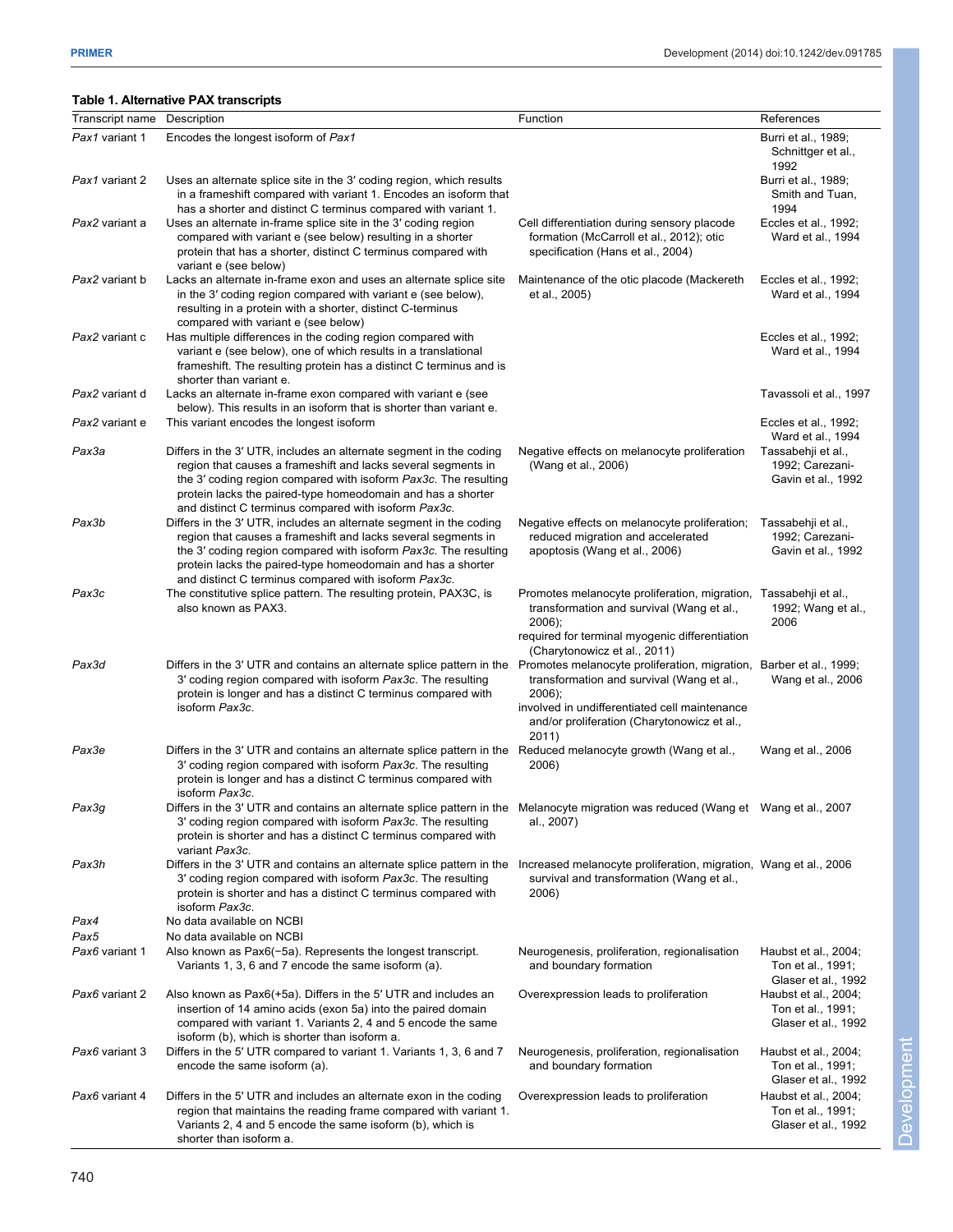## **Table 1. Continued**

| Transcript name | Description                                                                                                                                                                                                                          | Function                                                               | References                                                       |
|-----------------|--------------------------------------------------------------------------------------------------------------------------------------------------------------------------------------------------------------------------------------|------------------------------------------------------------------------|------------------------------------------------------------------|
| Pax6 variant 5  | Differs in the 5' UTR and includes an alternate exon in the coding<br>region that maintains the reading frame compared with variant 1.<br>Variants 2, 4 and 5 encode the same isoform (b), which is<br>shorter than isoform a.       | Overexpression leads to proliferation                                  | Haubst et al., 2004;<br>Ton et al., 1991<br>Glaser et al., 1992  |
| Pax6 variant 6  | Differs in the 5' UTR compared with variant 1. Variants 1, 3, 6 and<br>7 encode the same isoform (a).                                                                                                                                | Neurogenesis, proliferation, regionalisation<br>and boundary formation | Haubst et al., 2004;<br>Ton et al., 1991;<br>Glaser et al., 1992 |
| Pax6 variant 7  | Differs in the 5' UTR compared with variant 1. Variants 1, 3, 6 and<br>7 encode the same isoform (a).                                                                                                                                | Neurogenesis, proliferation, regionalisation<br>and boundary formation | Vorobyov et al., 1997;<br>Barr et al., 1999                      |
| Pax7 variant 1  | Encodes the longest Pax7 isoform                                                                                                                                                                                                     |                                                                        | Vorobyov et al., 1997;<br>Barr et al., 1999                      |
| Pax7 variant 2  | Uses an alternate in-frame splice site compared with variant 1.<br>The resulting isoform has the same N and C termini but is two<br>amino acids shorter than variant 1.                                                              | A more potent transactivator of Cntfr (White<br>and Ziman, 2008);      | Jostes et al., 1990                                              |
| Pax7 variant 3  | Differs in the 3' UTR and coding sequence compared with variant<br>1. The resulting isoform has a shorter and distinct C terminus<br>compared with variant 1.                                                                        |                                                                        |                                                                  |
| Pax8a           | Encodes the longest Pax8 isoform                                                                                                                                                                                                     | Activating domain encoded by exons 10 and<br>11                        | Poleev et al., 1995                                              |
| Pax8b           | Uses an alternate splice site in the 3' coding region compared with<br>isoform Pax8a that results in a frameshift and an early stop<br>codon. It encodes an isoform that has a shorter and distinct<br>C terminus compared to Pax8a. | Antagonistic role to the activating domain                             | Poleev et al., 1995                                              |
| Pax8d           | Lacks two alternate exons compared with isoform Pax8a that<br>results in a frameshift and an early stop codon. The encoded<br>isoform is shorter and has a distinct C terminus compared with<br>Pax8a.                               |                                                                        | Poleev et al., 1995                                              |
| Pax8e           | Lacks three alternate exons compared to isoform Pax8a that<br>results in a frameshift and an early stop codon. The encoded<br>isoform is shorter and has a distinct C terminus compared with<br>Pax8a.                               |                                                                        |                                                                  |
| Pax9            | No data available on NCBI                                                                                                                                                                                                            |                                                                        |                                                                  |

Cntfr, ciliary neurotrophic factor receptor.

cartilage and bone originate from NC cells (Le Douarin et al., 2008), and *Pax3* and *Pax7* play key roles in their specification, migration and differentiation into the various tissue lineages and regions. Initially, cells of the neural plate border respond to signals from the neural plate that upregulate *Pax3*, *Pax7*, *Zic1* (zinc finger protein of the cerebellum 1), and *Msx1* and *Msx2*, early markers of the NC lineage in mice and genes required for NC induction (Sato et al., 2005; Monsoro-Burq et al., 2005; Basch et al., 2006). Notably, the role of *Pax3* and *Pax7* during specification of the NC lineage is distinct in chick and *Xenopus* when compared with mouse (Sato et al., 2005; Basch and Bronner-Fraser, 2006); in mice, Pax3 and Pax7 function to upregulate the downstream NC specifier genes *Snail*, *Foxd3* (forkhead box D3) and Sox genes*,* which are said to then 'imbue' the cell to become a competent NC cell (Bronner, 2012).

Although the structures of their DNA-binding domains are similar (Vorobyov et al., 1997), differences in Pax3 and Pax7 function and regulation during NC development have been identified. Using *Pax7*-cre/reporter mice, *Pax7*-expressing precursors were noted to be distinct from *Pax3*-expressing NC precursors, and principally contribute to the cranial NC derivatives of the frontal and parietal bones of the skull, meninges, teeth, trigeminal ganglia, whisker follicles, olfactory epithelium and cartilage of the nasal septum (Engleka et al., 2005; Murdoch et al., 2012). Often thought to act in a redundant manner in regions of overlapping expression, the two proteins also exhibit differences in their regulatory mechanisms. The Pax7 transactivation domain, for example, is sumoylated, whereas the Pax3 transactivation domain is not. This post-translational sumoylation of Pax7 has been shown to be essential for early NC formation (Luan et al., 2013).

*Pax3* has a crucial role in the induction and specification of NC cells. Using pluripotent cells of the *Xenopus* blastula *in vitro*, it was shown that electroporation of a Pax3/Zic1 construct prior to neurulation induced the early NC specifiers *snail1*, *sox8* and *myc* in cells that went on to undergo an epithelial-to-mesenchymal transition, detach from the explant and migrate *in vivo* following xenotransplantation into a host embryo. Pax3/Zic1-induced and grafted NC cells followed normal NC migration paths and were seen frequently to develop into pigmented melanocytes and chondrocyte cells (Milet et al., 2013). Pax3 also regulates *Hes1* (hairy and enhancer of split 1; which is involved in neural stem cell maintenance), *Neurog2* (which is involved in NC neurogenesis) and *Tgfb2* (transforming growth factor β2) (which in turn represses Pax3 promoter activity on *Hes1* and *Neurog2*) (Theriault et al., 2005; Mayanil et al., 2006; Nakazaki et al., 2008; Medic and Ziman, 2010). Using mice bred for a double heterozygous *Pax3* and *Tgfb2* phenotype, Nakazaki et al. (Nakazaki et al., 2009) demonstrated that the *Tgfb2<sup>−</sup>/<sup>−</sup> Pax+/+* phenotype of open neural tube and bifid spine was reversed in 85% of animals following the loss of one *Pax3* allele (*Tgfb2<sup>−</sup>/<sup>−</sup> Pax+/<sup>−</sup>*). Results were attributed to the opposing roles of PAX3 and TGFβ2 in the regulation of *Hes1*, *Neurog2* and *Sox9*, as seen in earlier studies (Mayanil et al., 2001; Zavadil et al., 2001). Following this, a model was described in which the regulatory network between *Pax3*, *Tgfb2*, *Hes1*, *Neurog2* and *Sox9* functions to maintain NC cells in an undifferentiated state prior to migration while ensuring progenitor cell identity is specified through appropriate timing of *Hes1*, *Neurog2* and *Sox9* expression (Nakazaki et al., 2009).

Nakazaki et al. also discussed a possible role for *Pax3* and *Tgfb2* in remodelling of the extracellular matrix to facilitate NC cell migration (Nakazaki et al., 2009); however, the continuing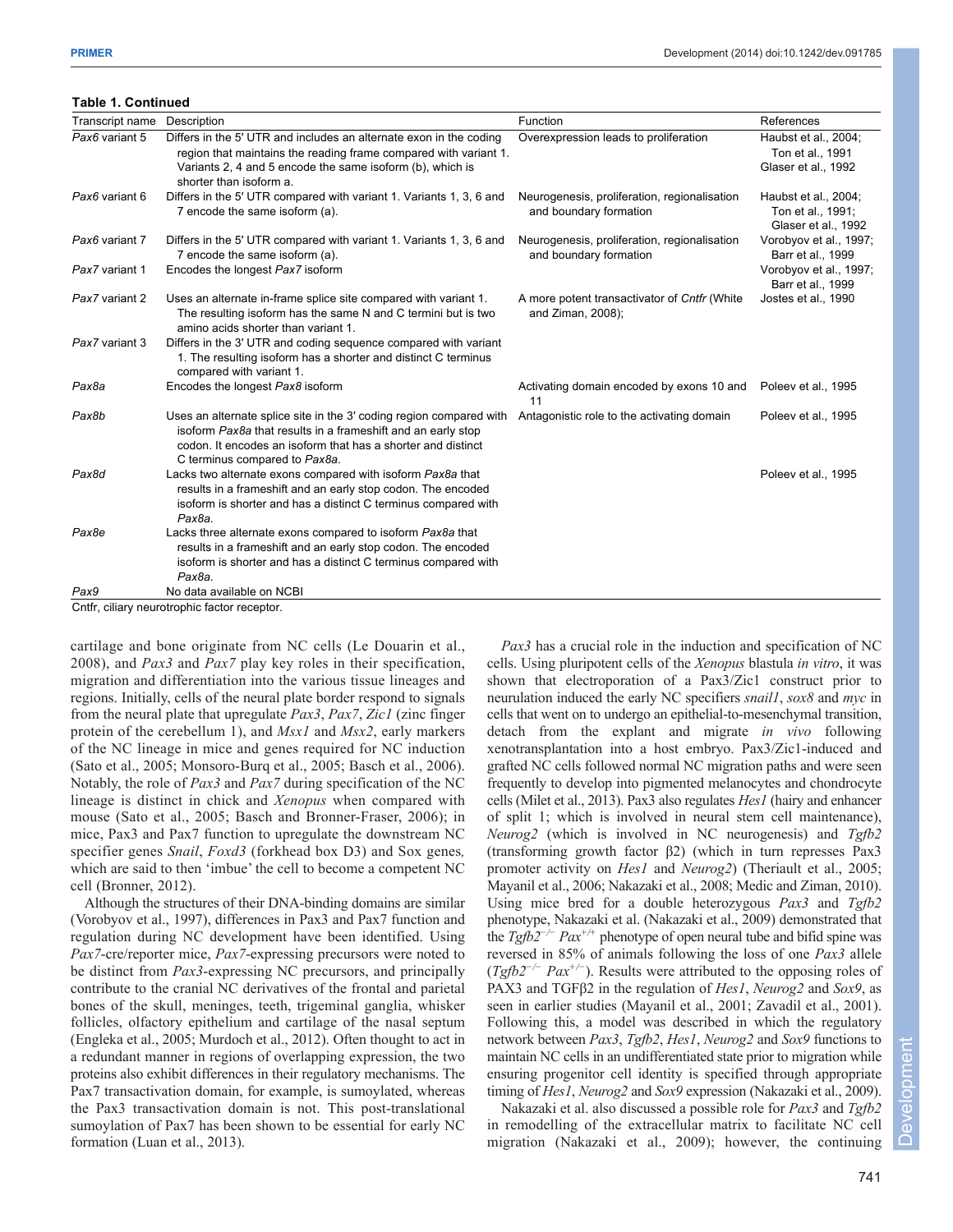## **Table 2. PAX mutations and associated phenotypes**

|                                                                                    | Table 2. PAX mutations and associated phenotypes                                                                                                        |                                                                                                                                                                                                                                                                              |                                                                                                                                                                                                                                         |
|------------------------------------------------------------------------------------|---------------------------------------------------------------------------------------------------------------------------------------------------------|------------------------------------------------------------------------------------------------------------------------------------------------------------------------------------------------------------------------------------------------------------------------------|-----------------------------------------------------------------------------------------------------------------------------------------------------------------------------------------------------------------------------------------|
| Name/species                                                                       | Mutation                                                                                                                                                | Pathology                                                                                                                                                                                                                                                                    | References                                                                                                                                                                                                                              |
| 'Undulated'/mouse                                                                  | G15S (paired-domain)<br>Pax1                                                                                                                            | Abnormalities in the sternum and parts of the<br>vertebral column in heterozygotes                                                                                                                                                                                           | Balling et al., 1988                                                                                                                                                                                                                    |
| 'Scoliosis'/mouse                                                                  | 2.0 kb and 4.5 kb<br>deletions exons 1 to 4,<br>respectively, in Pax1                                                                                   | Homozygous mice show lumbar scoliosis and a<br>kinked tail                                                                                                                                                                                                                   | Adham et al., 2005                                                                                                                                                                                                                      |
| Papillorenal<br>syndrome/human                                                     | Heterogeneous mutations<br>to PAX2                                                                                                                      | Ocular and renal anomalies, vesicoureteral reflux,<br>high frequency hearing loss, central nervous<br>system anomalies and/or genital anomalies                                                                                                                              | Schimmenti et al., 1997; Eccles and<br>Schimmenti, 1999; Tellier et al., 1998;<br>Devriendt et al., 1998; Amiel et al., 2000;<br>Nishimoto et al., 2001; Higashide et al.,<br>2005; Bower et al., 2012                                  |
| Craniofacial-deafness-<br>hand syndrome/human                                      | (paired domain) PAX3                                                                                                                                    | Asn47-to-lys; asn47-to-his Flat facial profile, hypertelorism, hypoplastic nose<br>with slitlike nares, sensorineural hearing loss.<br>small maxilla, absent or small nasal bones and<br>ulnar deviation of the hands                                                        | Hoth et al., 1993; Asher et al., 1996                                                                                                                                                                                                   |
| Rhabdomyosarcoma 2,<br>alveolar/human                                              | Translocation of the PAX3 Childhood sarcoma<br>gene on chromosome 2<br>or PAX7 gene on<br>chromosome 1 with the<br>FKHR/FOXO1A gene<br>on chromosome 13 |                                                                                                                                                                                                                                                                              | Douglass et al., 1987; Wang-Wuu et al., 1988;<br>Hayashi et al., 1988; Barr et al., 1991; Barr<br>et al., 1993; Fredericks et al., 1995                                                                                                 |
| Waardenburg syndrome,<br>type 1/human                                              | Heterogeneous mutations<br>in PAX3                                                                                                                      | Pigmentary abnormalities of the hair, skin and<br>eyes; congenital sensorineural hearing loss;<br>dystopia canthorum; lateral displacement of the<br>ocular inner canthi                                                                                                     | Tassabehji et al., 1992; Baldwin et al., 1992;<br>Ishikiriyama, 1993; Baldwin et al., 1995                                                                                                                                              |
| Waardenburg syndrome,<br>type 3/human                                              | in PAX3                                                                                                                                                 | Heterogeneous mutations  Pigmentary abnormalities of the hair, skin and<br>eyes; congenital sensorineural hearing loss;<br>dystopia canthorum; lateral displacement of the<br>ocular inner canthi and upper limb abnormalities                                               | Hoth et al., 1993; Zlotogora, 1995; Tekin et al.,<br>2001; Wollnik et al., 2003                                                                                                                                                         |
| 'Splotch'/mouse                                                                    | A-to-T transversion of the<br>AG splice acceptor of<br>intron 3 of Pax3                                                                                 | Neural tube, neural crest, severe limb and trunk<br>muscle defects                                                                                                                                                                                                           | Epstein et al., 1991                                                                                                                                                                                                                    |
| 'Splotch-delayed'/mouse                                                            | G9R (paired domain)<br>Pax3                                                                                                                             | Heterozygous animals have pigmentation defects<br>with occasional neural tube defects; homozygous<br>animals have spina bifida with or without<br>exencephaly, spinal ganglia abnormalities and<br>delays in posterior neuropore closure and neural<br>crest cell emigration | Yang and Trasler, 1991                                                                                                                                                                                                                  |
| Ketosis-prone diabetes<br>mellitus/human                                           | Ethnic-specific gene<br>variants in PAX4                                                                                                                | Severe hyperglycemia and ketosis                                                                                                                                                                                                                                             | Sobngwi and Gautier, 2002; Mauvais-Jarvis<br>et al., 2004                                                                                                                                                                               |
| Diabetes mellitus, type<br>2/human                                                 | PAX4                                                                                                                                                    | Hetergenous mutations of Weight loss, fatigue, polydipsia, polyuria and<br>hyperglycemia                                                                                                                                                                                     | Shimajiri et al., 2001                                                                                                                                                                                                                  |
| Lymphoplasmacytoid<br>lymphoma/human                                               | Haploinsufficiency of<br>PAX5                                                                                                                           | Leukaemia                                                                                                                                                                                                                                                                    | Nutt and Busslinger, 1999; Rolink et al., 1999;<br>Mullighan et al., 2007                                                                                                                                                               |
| Small eye/mouse                                                                    | Mutation in Pax6                                                                                                                                        | Aniridia and corneal abnormalities                                                                                                                                                                                                                                           | Glaser et al., 1990; Hill et al., 1991; Matsuo<br>et al., 1993; Ramaesh et al., 2003;<br>Ramaesh et al., 2006                                                                                                                           |
| Aniridia/human                                                                     | Mutation in PAX6                                                                                                                                        | Noticeable iris hypoplasia                                                                                                                                                                                                                                                   | Shaw et al., 1960; Elsas et al., 1977; Glaser<br>et al., 1994; Sisodiya et al., 2001                                                                                                                                                    |
| Coloboma of optic nerve/<br>human                                                  | Mutation in PAX6                                                                                                                                        | Detachment of the macula                                                                                                                                                                                                                                                     | Jonas and Freisler, 1997; Hornby et al., 2000;<br>Azuma et al., 2003                                                                                                                                                                    |
| Foveal hyperplasia/human Mutation in PAX6                                          |                                                                                                                                                         | Subnormal visual acuity and congenital nystagmus                                                                                                                                                                                                                             | O'Donnell and Pappas, 1982; Hanson et al.,<br>1999; O'Donnell and Pappas, 1982; Curran<br>and Robb, 1976; Oliver et al., 1987; Azuma<br>et al., 1996; Hanson et al., 1999                                                               |
| Gillespie syndrome/<br>human                                                       | Mutation in PAX6                                                                                                                                        | Aniridia, cerebellar ataxia and mental retardation                                                                                                                                                                                                                           | Gillespie, 1965; Sarsfield, 1971; Crawfurd<br>et al., 1979; Lechtenberg and Ferretti, 1981;<br>Wittig et al., 1988; François et al., 1984;<br>Nelson et al., 1997; Verhulst et al., 1993;<br>Ticho et al., 2006; Graziano et al., 2007; |
| Keratitis/human                                                                    | Mutation in PAX6                                                                                                                                        | Childhood corneal clouding                                                                                                                                                                                                                                                   | Kivlin et al., 1986; Pearce et al., 1995;                                                                                                                                                                                               |
| Optic nerve hypoplasia/<br>human                                                   | Mutation in PAX6                                                                                                                                        | Bilateral optic nerve hypoplasia, poor visual acuity<br>and wandering movements of the eyes                                                                                                                                                                                  | Hackenbruch et al., 1975; Azuma et al., 2003                                                                                                                                                                                            |
| Peters anomaly/human                                                               | Mutation in PAX6                                                                                                                                        | Central corneal leukoma, absence of the posterior<br>corneal stroma and lenticular attachments to the<br>central aspect of the posterior cornea                                                                                                                              | Hanson et al., 1994; Yang et al., 2004                                                                                                                                                                                                  |
| Hypothyroidism,<br>congenital, due to<br>thyroid dysgenesis or<br>hypoplasia/human | Heterogenous mutations<br>of PAX8                                                                                                                       | Congenital hypothyroidism, ectopic thyroid gland,<br>athyreotic cretinism                                                                                                                                                                                                    | Macchia et al., 1998; Vilain et al., 2001;<br>Congdon et al., 2001; Meeus et al., 2004                                                                                                                                                  |
| Tooth agenesis, selective,<br>3/human                                              | Heterogenous mutations<br>of PAX9                                                                                                                       | Oligodontia and hypodontia                                                                                                                                                                                                                                                   | Stockton et al., 2000; Das et al., 2002; Frazier-<br>Bowers et al., 2002; Lammi et al., 2003;<br>Mostowska et al., 2006; Kapadia et al., 2006                                                                                           |
| 'Pax9-neo'/mouse                                                                   | Hypomorphic Pax9 allele                                                                                                                                 | Oligodontia                                                                                                                                                                                                                                                                  | Kist et al., 2005                                                                                                                                                                                                                       |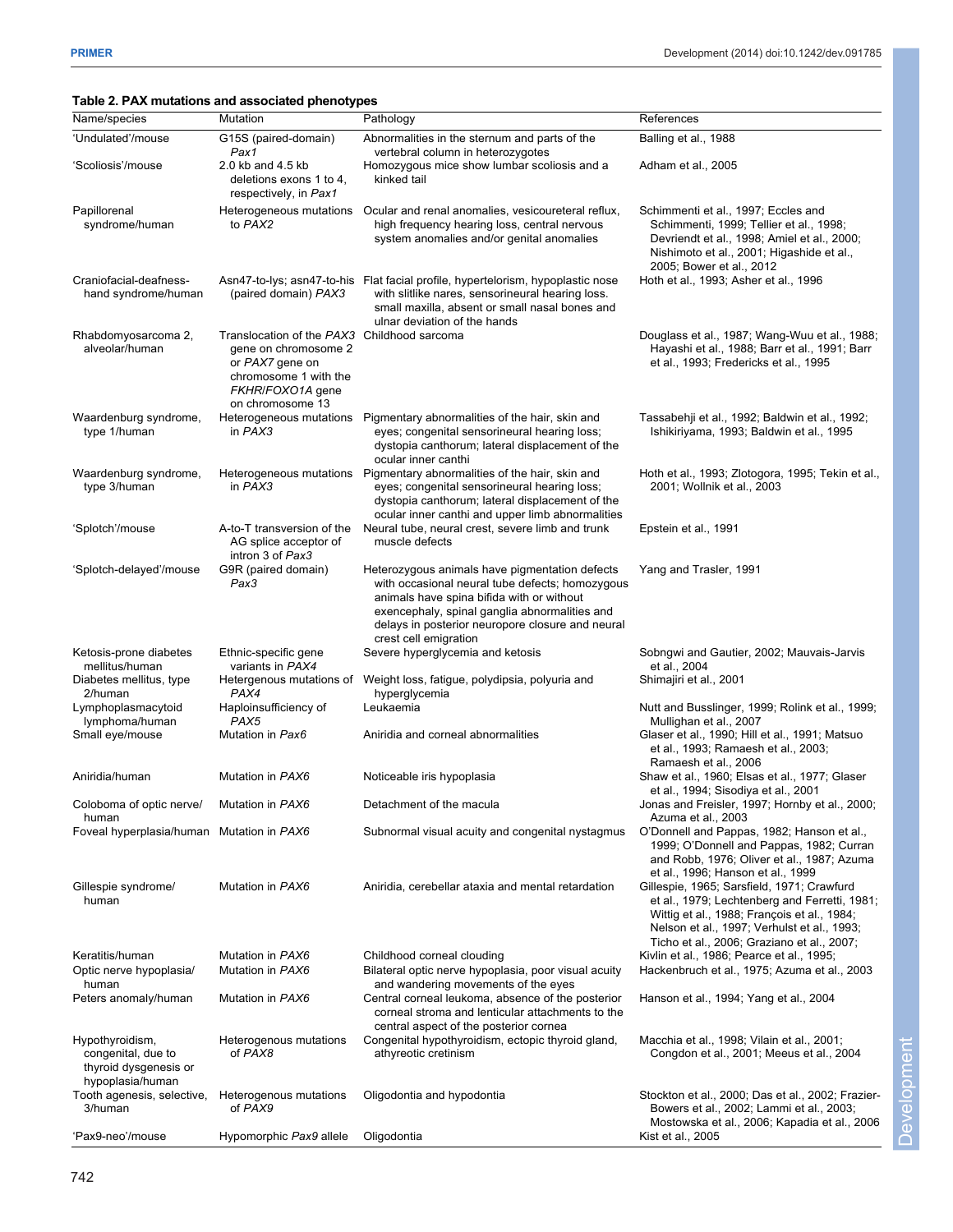

**Fig. 2. Regional specification of brain neuroblasts.** (A) In the early brain, *Pax6* (green) is strongly induced in the rostral region as *Pax2* (red) is induced in the caudal region, giving rise to an overlap in *Pax6* and *Pax2* expression at the di-mesencephalic boundary. In this region of overlapping expression, *Pax6* and *Pax2* are proposed to repress each other by indirect and direct molecular mechanisms until their expression domains are completely segregated, thus forming the di-mesencephalic boundary. (B) In *Pax2*– *Pax5*– mice, the mesencephalon primordium is lost due to expanded expression of Pax6 (Schwarz et al., 1999). (C) Altered regionalisation, such as that occurring in *Pax6 Sey* mutant mice (which harbour a mutation in the donor splice site for exon 10 of *Pax6*), leads to a misexpression of genes that are characteristic of the neighbouring brain region and a change in neuronal fate (Mastick et al., 1997).

uncertainty about *Pax3* requirement for NC migration (Li et al., 1999; Conway et al., 2000; Kwang et al., 2002; Chan et al., 2004) has been addressed recently by looking at the role of *Pax3* in migratory cardiac NC cells using the *Pax3* mutant *Splotch* mouse models, all six of which have different mutations in *Pax3* (Table 2). In all *Splotch* mice, cardiac NC cells fail to undergo proliferative expansion prior to migration due to defects intrinsic to the NC cell. The resulting reduced number of migratory cardiac NC cells in the outflow region of the heart leads to hypoplasia of the posterior pharyngeal arch arteries, vessel destabilisation, lack of septation, an aortic arch at the cervical level and loss of ductus arteriosus (Conway et al., 1997). Importantly, recent studies of a conditional allele with targeted lineage-restriction deletion of *Pax3* around E8.0 revealed that *Pax3* plays an essential role in early NC progenitor formation and specification, but is not required for progeny migration or morphogenesis of the outflow tract of the heart (Olaopa et al., 2011).

It is still not known whether NC cells are lineage restricted before or after emigration from the neuraxis. In mice, premigratory and migratory NC cells have been identified as multipotent using *in vivo* single cell dye injection and tracking methods (Serbedzija et al., 1994); avian NC cells, however, appear fate restricted just after emergence from the neuraxis (Henion and Weston, 1997) where timing of emigration correlates with localisation to particular pathways and, ultimately, to fate restriction (Krispin et al., 2010). The fate restriction of NC cells is particularly intriguing in relation to *Pax3* expression and Schwann cell or melanocyte development. For example, the dorsolateral region between the dermomyotome and the ectoderm is populated by cells that eventually target the skin, and these 'specified' melanoblasts express *Mitf* (microphthalmia-associated transcription factor), a downstream target of PAX3 (Lang et al., 2005). *Mitf* is known to be necessary for the survival and proliferation of melanoblasts at this stage of development (Opdecamp et al., 1997; Hornyak et al., 2001) and largely controls the melanocytic gene program. Studies have shown that although Pax3 initiates *Mitf* expression, it functions at the same time to prevent MITF from activating melanocyte genes until external stimuli in the target skin relieve PAX3 repressive effects (Lang et al., 2005). Thus, although lineage-specific transcription factors such as MITF prime the fate of a cell from early stages of NC emigration, migratory cells are inhibited from differentiation by temporal and environmental effects (Basch et al., 2006; Bronner, 2012). This is the melanocytic example of the 'on-off' Pax switch, or capacitator, so eloquently described by Lang et al. (Lang et al., 2005).

In an earlier wave of NC migration, at E11 in mouse, NC progeny also migrate in ventral pathways along developing axons prior to acquisition of either a Schwann or melanocyte fate (Jessen and Mirsky, 2005; Adameyko et al., 2009; Adameyko and Lallemend, 2010; Ernfors, 2010). These bi-potent NC derivatives are termed precursor Schwann/melanocyte (PSM) cells and their fate is largely controlled by association with axonally secreted neuregulin (for adoption of glial fate) or insulin-like growth factor 1 (IGF1) and platelet-derived growth factor (PDGF) (for melanocyte specification) (Adameyko et al., 2009; Adameyko and Lallemend, 2010). As PSM cells migrate along established β-neuregulin 1 secreting axon tracts, their maintenance is regulated by *Sox2*, *Sox10* (Britsch et al., 2001; Le et al., 2005) and *Pax3* (Blanchard et al., 1996; Kioussi et al., 1995). *Pax3* is a known survival factor for PSM cells during this mitotic and chemotactic stage; when homozygous Splotch mice perish at E13.5, PSM cells cannot be detected (Franz, 1990) and mice homozygous for the Splotch-delayed allele (Table 2) (which survive until E18.5) contain few PSM cells, all of which perish by E15.5 (Moase and Trasler, 1990).

The transition from PSM cell to immature Schwann cell (ISC) or to melanoblast occurs between E12 and E16. During this time, PSM cells penetrate between axons and fated ISCs begin to engage in radial axonal sorting, a period of extensive mitotic and apoptotic activity that results in the requisite ratio of glial cells to axons (Yu et al., 2005). At the same time, some PSM cells are driven toward a melanoblast fate due to increasing levels of IGF1 and PDGF, and to inhibition of axonal contact (Adameyko and Lallemend, 2010) (Fig. 3). It is notable that *Pax3* expression is downregulated in this pathway from E13.5 to E18.5 (Kioussi et al., 1995) as *in vitro*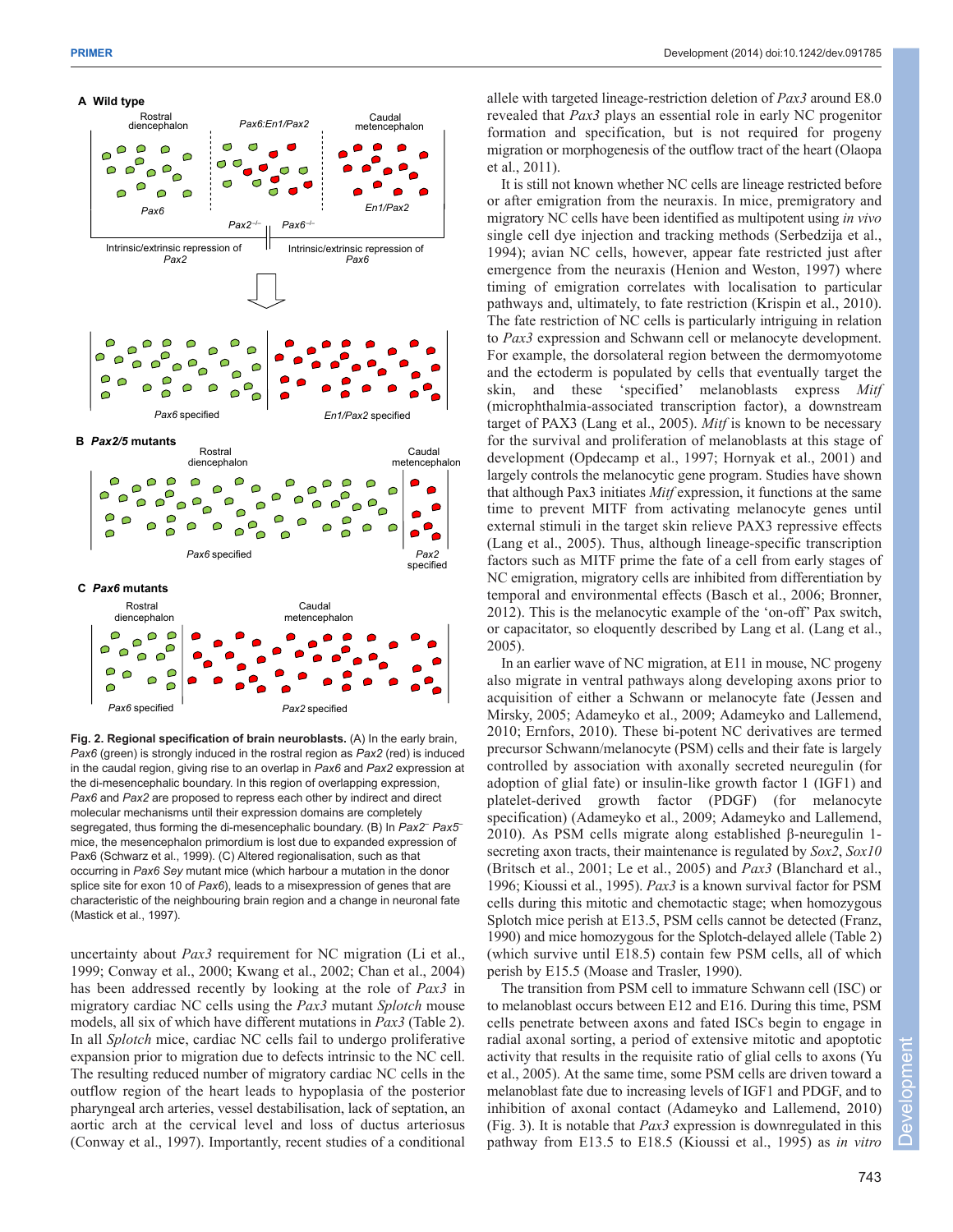

**Fig. 3. Development of Schwann cells and melanocytes from neural crest cells.** Melanoblasts diverge from bi-potent precursors around the time that radial axonal sorting occurs among immature Schwann cells (E12-E16 indicated by the blue window) and is linked to a lack of access to nerve-secreted growth factors. The divergent specification of immature Schwann cell and melanoblast occurs during a period marked by an absence of Pax3 expression (E13.5-E18 indicated by the red window) (Kioussi et al., 1995). The developmental time scale is indicated along the bottom. Genes or proteins expressed in each cell type are also indicated. DCT, dopachrome tautomerase; ERBB3, V-ERB-B2 avian erythroblastic leukemia viral oncogene homolog 3; GFAP, glial fibrillary associated protein; IGF, insulin-like growth factor; MITF, microphthalmia-associated transcription factor; KROX20, early growth response 2 (EGR2 – Mouse Genome Informatics); MBP, myelin basic protein; OCT6, POU domain, class 3, transcription factor 1; p75NGFR, nerve growth factor receptor; P0, myelin protein zero; PAX, paired homeobox; PDGF, platelet-derived growth factor; S100, S100 calcium-binding protein; SOX, sex-determining region Y;

studies have shown that Pax3 induces proliferation and inhibits apoptosis of Schwann cells (Doddrell et al., 2012) and also has a principal role in the regulation of dorsolateral melanocyte differentiation (Lang et al., 2005). Downregulation of *Pax3* correlates with *Oct6* and *Krox20* (*Egr2*; early growth response 2) upregulation (which occurs at E17-P3) in promyelinating Schwann cells (Blanchard et al., 1996) and supports the supposition that Pax3 inhibits the myelination gene program (Kioussi et al., 1995; Doddrell et al., 2012). It is certainly intriguing to consider possible *Pax3*, *Sox10*, *Mitf*, *Nrg1* (neuregulin 1), *Igf1* and *Pdgf* gene regulatory networks that function in the specification of ISCs versus melanoblasts at this stage. Moreover, further study is required to compare and contrast the role of *Pax3* in the development of Schwann cells and melanoblasts in the ventral NC pathway as several authors have proposed a link between these progenitors and cutaneous melanoma (Hoerter et al., 2012; Cramer and Fesyuk, 2012).

### **Morphogenesis of the vertebral column and skeletal musculature**

Toward the end of the second week after human conception, tissue masses known as somites occupy the entire length of the trunk on both lateral aspects of the neural tube. These then become progressively organised into the vertebral column and skeletal muscle, which are characteristic of the segmented vertebrate. The somites, which are derived from paraxial mesoderm, are initially pseudostratified epithelial progenitor cells (Nitzen and Kalcheim, 2013). Cells of the ventromedial part of the somite de-epithelialise, migrate and condense as sclerotome near the notochord and contribute to vertebral bodies, spinal pedicles, neural arch and costal processes (Nitzen and Kalcheim, 2013). Sclerotomal expression of *Pax1* and *Pax9* is dependent upon Shh secretion from the notochord, and evidence supports the fact that *Pax1* is necessary for the specification of ventral sclerotome cells that accumulate prior to chondrogenesis (Christ et al., 2000). In these cells, *Pax1* and *Pax9* are required to maintain a high rate of proliferation, thus enabling the precursor pool to reach a critical size and proceed into sclerotome-specific developmental programs (Peters et al., 1999).

Medially, somitic epithelial cells generate myocytes, which dissociate to form a rostral/caudal scaffold of nascent muscle fibres adjacent to the developing dorsal dermamyotome (DM). The DM retains its epithelial characteristic, which consists of multipotent progenitors that will generate myogenic, endothelial and dermal cells (Ben-Yair and Kalcheim, 2008). The DM elongates dorsomedially and ventrolaterally with a secondary generation of DM-derived myocytes that delaminate and intercalate among previously scaffolded muscle fibres to colonise the developing epaxial and hypaxial myotome (Nitzan and Kalcheim, 2013). During this somitic patterning phase, *Pax3* is expressed in the presomitic mesoderm and throughout the early somite (Goulding et al., 1991). As the dermomyotome matures, Pax3 becomes restricted to the epaxial and hypaxial lips (Galli et al., 2008), and, in epaxial cells, it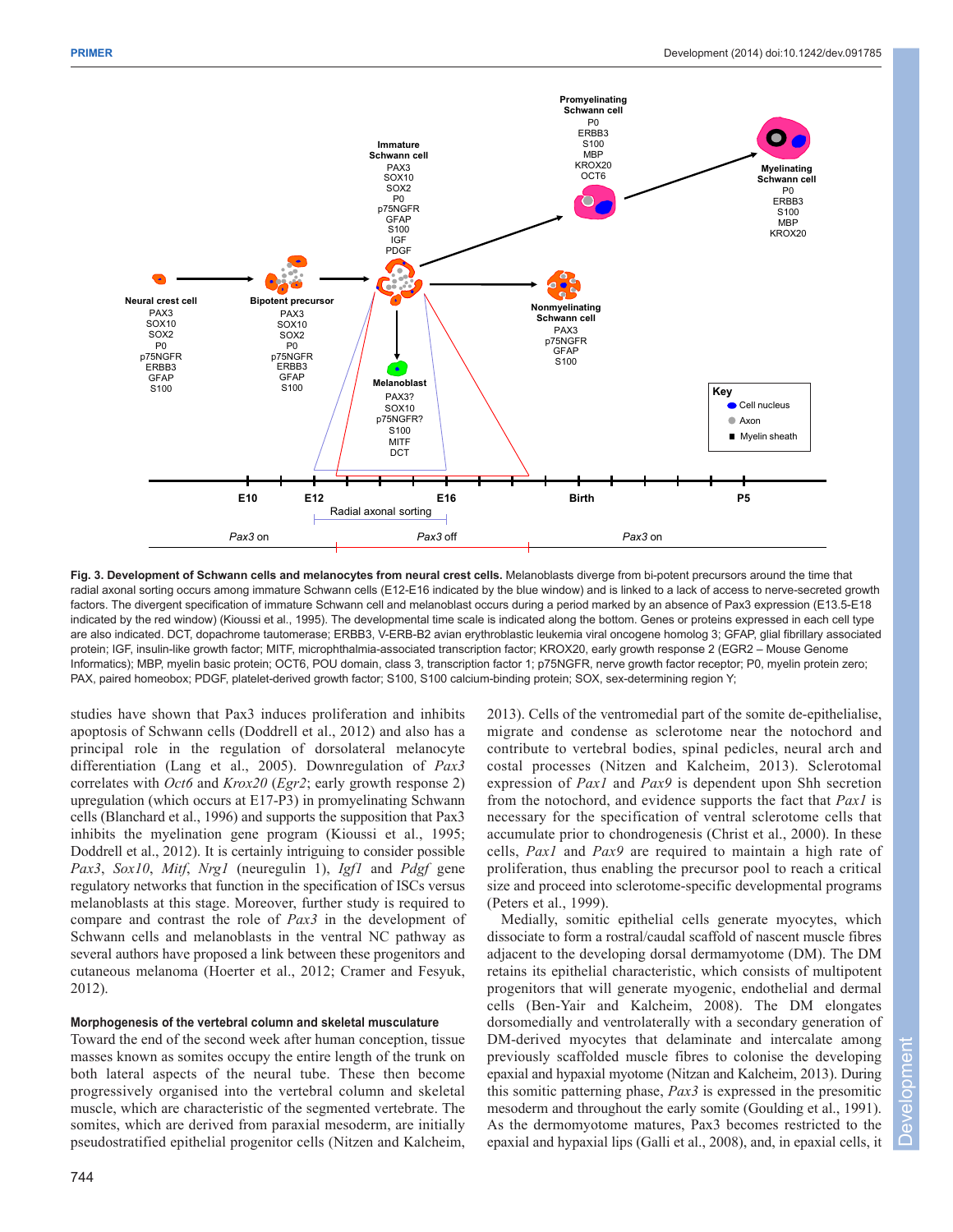is thought to upregulate the myogenic regulatory factor *Myf5* (myogenic factor 5) through synergy with ZIC1 and GLI2 on the *Myf5* epaxial somite enhancer (Himeda et al., 2013).

In the limbs,  $Pax3$ <sup>+</sup> progenitors delaminate from the hypaxial dermamyotome and migrate into the developing limbs to provide a pool of progenitors for subsequent myogenesis. In these cells, Pax3 regulates the hepatocyte growth factor receptor *Met*, which is necessary for hypaxial delamination and migration (Dietrich, 1999); in the limbs, postnatal myogenesis is induced by Pax3 via alternate *Myf5* regulatory enhancers (Bajard et al., 2006). In *Pax3* mutant embryos, there are abnormalities in segmentation and loss of epaxial and hypaxial dermomyotome with consequent myotome malformation and loss of trunk and limb musculature (Goulding et al., 1993; Tremblay et al., 1998; Schubert et al., 2001).

*Pax7* is also expressed in early epithelial somites, principally within the central 'sheet' of DM cells; at this stage, *Pax7* expression is inversely correlated to myogenic differentiation (Galli et al., 2008). When the final epithelial somite dissociates, a perpendicular planar shift of cell division occurs in the central sheet concurrent with generation of dermal and myoblast progenitors; here, *Pax7<sup>+</sup>* myoblast progenitors undergo asymmetric division and delamination results in the production of a basal  $Pax7$ <sup>+</sup> daughter cell that is directed into the developing myotome (Ben-Yair et al., 2011). It is unknown whether this final DM dissociation produces multipotent cells that are specified upon translocation to the dermis or myotome, or whether there is an asymmetric allocation of cell fate determinants to daughter cells.

As development proceeds, myotomal *Pax3*<sup>+</sup> *Pax7+* cells retain a progenitor state to become a resident population necessary for skeletal muscle growth (Buckingham and Relaix, 2007). In these myogenic stem cells, the expression of *Pax3* and *Pax7* is negatively correlated to that of *Myod1*, a myocyte marker (Galli et al., 2008). During embryonic myogenesis, the balance between myogenic stem cell self-renewal and differentiation is promoted by Notch or FGF, respectively, where the latter signals myogenesis via upregulation of *Fgfr4* (fibroblast growth factor receptor 4) by PAX3 (Lagha et al., 2008). Postnatal *Pax3*<sup>+</sup> *Pax7<sup>+</sup>* offspring either enter the myogenic program through upregulation of the myogenic regulatory factors *Myf5* and *Myod1* or retain a *Pax3*<sup>+</sup> *Pax7+ Mrf–* (myelin regulatory factor; *Myrf* – Mouse Genome Informatics) phenotype and align with nascent myotubes to become resident adult stem cells, known as satellite cells (Relaix et al., 2005). *Pax7* mutant mice do not have embryonic skeletal muscle defects; however, *Pax7* is required for the postnatal survival of satellite cells and hence adult muscle regeneration (Seale et al., 2000; von Maltzahn et al., 2013). In adult myogenesis, *Pax7* inactivation during satellite cell proliferation results in loss of satellite cells and reduced heterochromatin condensation in the rare satellite cells that survive (Günther et al., 2013). *Pax3* is also expressed in adult satellite cells (Buckingham et al., 2003) and although its role in these cells remains unknown, Soleimani et al. (Soleimani et al., 2012) have described alternate affinities for paired box- and homeobox-binding motifs that are thought to result in alternate Pax7 and Pax3 target gene regulation in adult satellite cells.

Finally, in the trunk, a fourth somitic compartment, known as the syndetome, originates from the dorsolateral edge of the sclerotome as interactions between skeletal muscle and cartilage lead to specification of tendon progenitors. In this region of sclerotomal condensation, both *Pax1* and *Pax9* are downregulated once chondrogenesis is initiated (Christ et al., 2000; Brand-Saberi and Christ, 2000). This relieves repression of scleraxis (*Scx*), the *de novo* expression of which leads to tendon specification in the cells that adjoin skeletal muscle and chondrogenic tissue (Brent et al., 2003) (Fig. 4).

### Pax genes in tissue regeneration and disease states

The important roles of Pax genes in development underscores their function in adult tissue regeneration and the repercussions of their aberrant loss, overexpression, re-expression or persistent expression in association with pathology (Table 2) and, in particular, cancer (Li and Eccles, 2012). The Pax functions outlined thus far lend credence to the hypothesis that perturbed Pax-expressing cells 'hijack' associative signalling pathways and/or transcription networks, leading to uncontrolled growth and survival. As we discuss below, Pax genes continue to function in the adult organism with a principal role in the regulation of lineage specification and maintenance of a stem-like state in progenitor cells. It is important to realise, however, that the mechanisms of Pax action in adult stem and progenitor cells does not fully recapitulate developmental programs, as fate conversion of adult stem cells is also tightly linked to the stem cell niche environment and to other intrinsic mechanisms (Ninkovic et al., 2013).

## **Aberrant Pax gene expression: implications for regeneration and disease**

Childhood alveolar rhabdomyosarcoma (ARMS), a malignant soft tissue tumour that occurs in adolescents and young adults, is one example in which aberrant Pax gene expression leads to cellular oncogenic transformation. ARMS cells express a gene fusion resulting from a t(2;13) or t(1;13) translocation of the *PAX3* or *PAX7* PD- and HD-encoding regions, respectively, with the transactivation domain of the homeotic gene forkhead box O1 (FOXO1, also known as FKHR and FOXO1A)*.* The resulting PAX3/FOXO1 fusion protein exhibits a greater than 100-fold gain-of-function effect on PAX3 downstream target genes and a dominant-negative effect on wild-type *PAX3* expression (Bennicelli et al., 1996). Cellular pathways and mechanisms affected by aberrant *PAX3:FOXO1* expression include MET signalling (which stimulates cell cycle following postnatal muscle injury), FGF receptor 4- and IGF receptor-mediated growth, and chromatin remodelling, which allows activation of MYOD1 target genes (Keller and Guttridge, 2013).

As a large percentage of paediatric rhabdomyosarcomas arise after the first year of life, muscle satellite cells have been proposed as the cell of origin for ARMS. However, the consequences of late embryonic activation of *Pax3:Fkhr* using a conditional *Pax3:Fkhr* knock-in allele demonstrated that pre- and postnatal *Pax3:Fkhr* expression in satellite cells does not lead directly to ARMS (Keller et al., 2004). The rhabdomyoblast, a signature multinucleated cell type seen in ARMS, has also been hypothesised as the transformed progeny of an activated satellite cell or mesenchymal stem cell that contributes to skeletal muscle regeneration and, through several PAX3-associated mechanisms, has been inhibited from differentiation (Relaix et al., 2005; Roeb et al., 2007; Charytonowicz et al., 2009). The cell of origin for ARMS thus remains to be clearly identified.

An emerging concept is that PAX proteins have a role in the epigenetic determination of active or silenced regions of DNA (Dressler, 2011). In satellite cells, lymphoid progenitors and HEK 293 cells, PAX7, PAX5 and PAX2, respectively, have been shown to recruit histone methyltransferase complexes to the promoter regions (Patel et al., 2007) of genes such as *Myf5* and *Myod1* (McKinnell et al., 2008), where the PAX transactivation domain links to methyltransferase complexes by an interacting protein (Cho et al., 2003; Fang et al., 2009; Diao et al., 2012). Epigenetic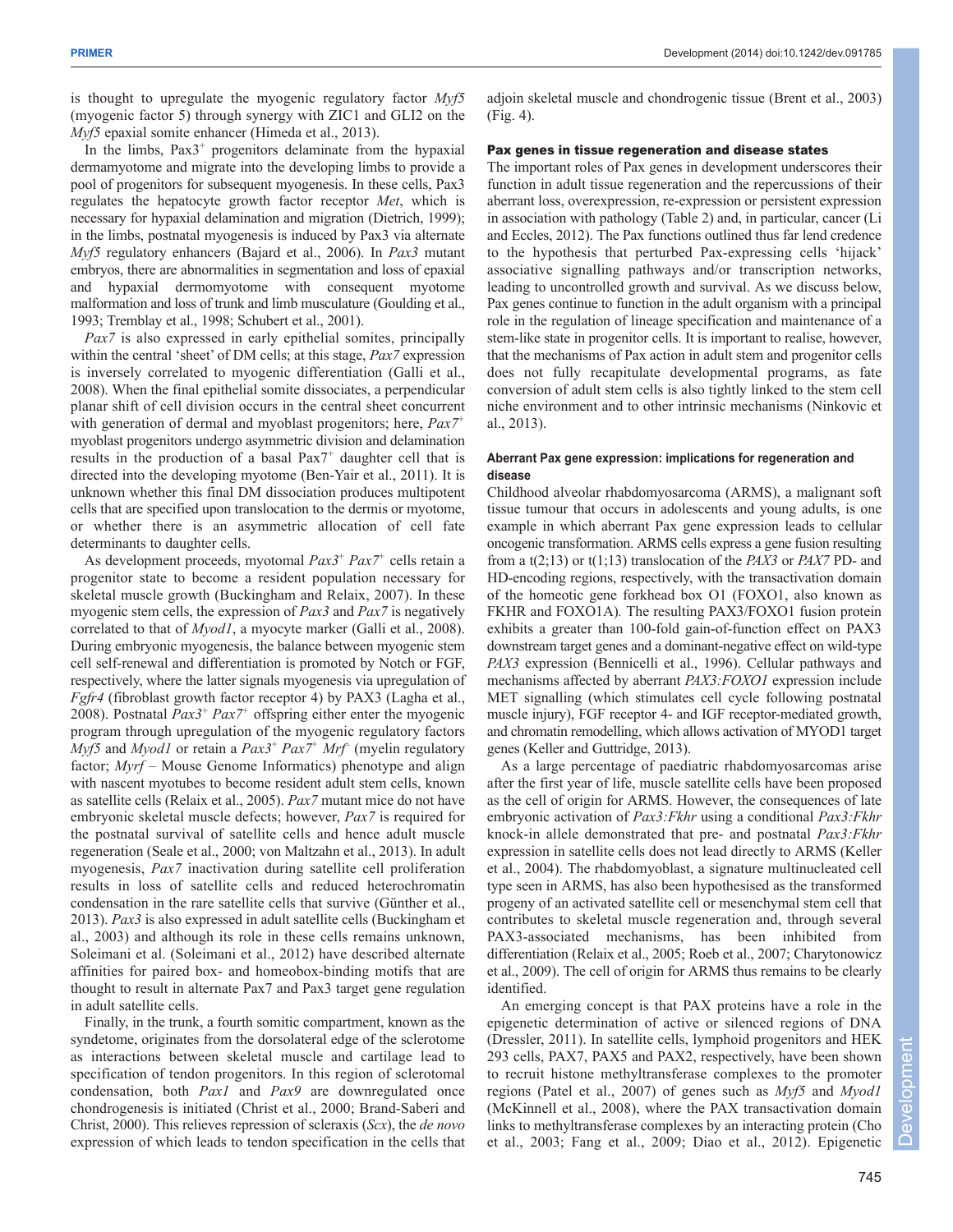

**Fig. 4. Pax gene hierarchies involved in the development of the progenitor populations of skeletal muscle, cartilage and tendon.** Cells in the ventromedial part of the somite de-epithelialise and form the sclerotome (light green), in which *Pax1* and *Pax9* are expressed in a Shh-dependent manner. As the dermomyotome elongates dorsomedially and ventrolaterally, PAX3 becomes restricted to the epaxial (red) and hypaxial (dark blue) lips, where a secondary generation of myocytes delaminate and migrate to form the epaxial (orange) and hypaxial (light blue) myotome. In the limb region, PAX3+ progenitors delaminate from the hypaxial dermamyotome (light blue) and migrate into the developing limbs to provide a pool of progenitors. In these cells, PAX3 regulates the hepatocyte growth factor receptor *Met*, which is necessary for hypaxial delamination and migration. *Pax7* is expressed principally within the central sheet of the dermomyotome (purple); when the final somite dissociates, *Pax7+* progenitors delaminate into the developing myotome. These myotomal *Pax3*<sup>+</sup> *Pax7+* cells (pink) retain a progenitor state in order to become a resident population necessary for skeletal muscle growth as development proceeds. The syndetome (dark green) originates from the dorsolateral edge of the sclerotome, as *Pax1* and *Pax9* are downregulated and scleraxis (*Scx*) upregulation leads to syndegenesis. Pax, paired homeobox; MYOD1, myogenic differentiation antigen 1; MYF5, myogenic factor 5; NKX, NK homeobox; SCX, scleraxis.

repressive imprints have also been shown to be initiated by PAX proteins through the recruitment of groucho-related gene product 4 (GRG4) to specify a region of chromatin for silencing; in melanoblasts, lymphoid progenitors and HEK 293 cells, PAXmediated gene repression is associated with the recruitment of GRG4, with both proteins interacting cooperatively for resultant transcriptional repression (Eberhard et al., 2000; Lang et al., 2005; Patel et al., 2013). Thus, aberrant PAX expression may fuel oncogenesis through either forced epigenetic activation or repression of downstream target genes, or through a loss of such PAX controlled epigenetic modifications.

Cell specification and fate restriction have also been linked to the compartmentalisation of the genome into active and inactive domains, such that key developmental genes such as Pax are stably silenced in differentiated cells. This epigenetic tenet must be reconsidered, however, in the light of the PAX re-expression and re-repression that occurs with some forms of homeostatic injury repair. For example, a fundamental characteristic of peripheral nerve regeneration is the ability of adult myelinating Schwann cells to revert from a postmitotic differentiated state into the cell cycle and back. In injured nerves, as Schwann cells become demyelinated, *Pax3* is upregulated along with other immature Schwann cell genes (Kioussi et al., 1995).

Once regenerated axons reach their target tissue, *Pax3* levels peak as the progeny of Schwann cells begin to reproduce myelin and, when the myelinogenic program is well under way, *Pax3* is downregulated (Kioussi et al., 1995). *Pax3* in regenerative Schwann cells, as in embryogenesis, is thus thought to oppose myelination and withdrawal from the cell cycle (Doddrell et al., 2012).

A similar phenotypic regression is seen in adult tubular cells when *Pax2* is re-activated during kidney repair. During normal nephron development, *Pax2* drives a pivotal mesenchymal-to-epithelial transition event in which ureteric bud cells induce stems cells of the metanephric mesenchyme to transition into epithelial cells (Dziarmaga et al., 2003). However, in renal fibrosis, which is a common manifestation of chronic kidney disease (Liu, 2004), adult tubular cells lose their epithelial characteristics and readopt a mesenchymal (stem cell) fate in order to be involved with injury repair. Studies have shown that *Pax2* and Wilms' tumor 1 gene (*Wt1*) are both required for mesenchymal-to-epithelial transition and are re-expressed in animal and cell models of tubular epithelial-tomesenchymal transition during acute and chronic injury (Huang et al., 2012). This so-called 'atavistic' phenotypic transition, which triggers the genetic and cellular processes involved with the loss of epithelial phenotype and reacquisition of an induced mesenchymal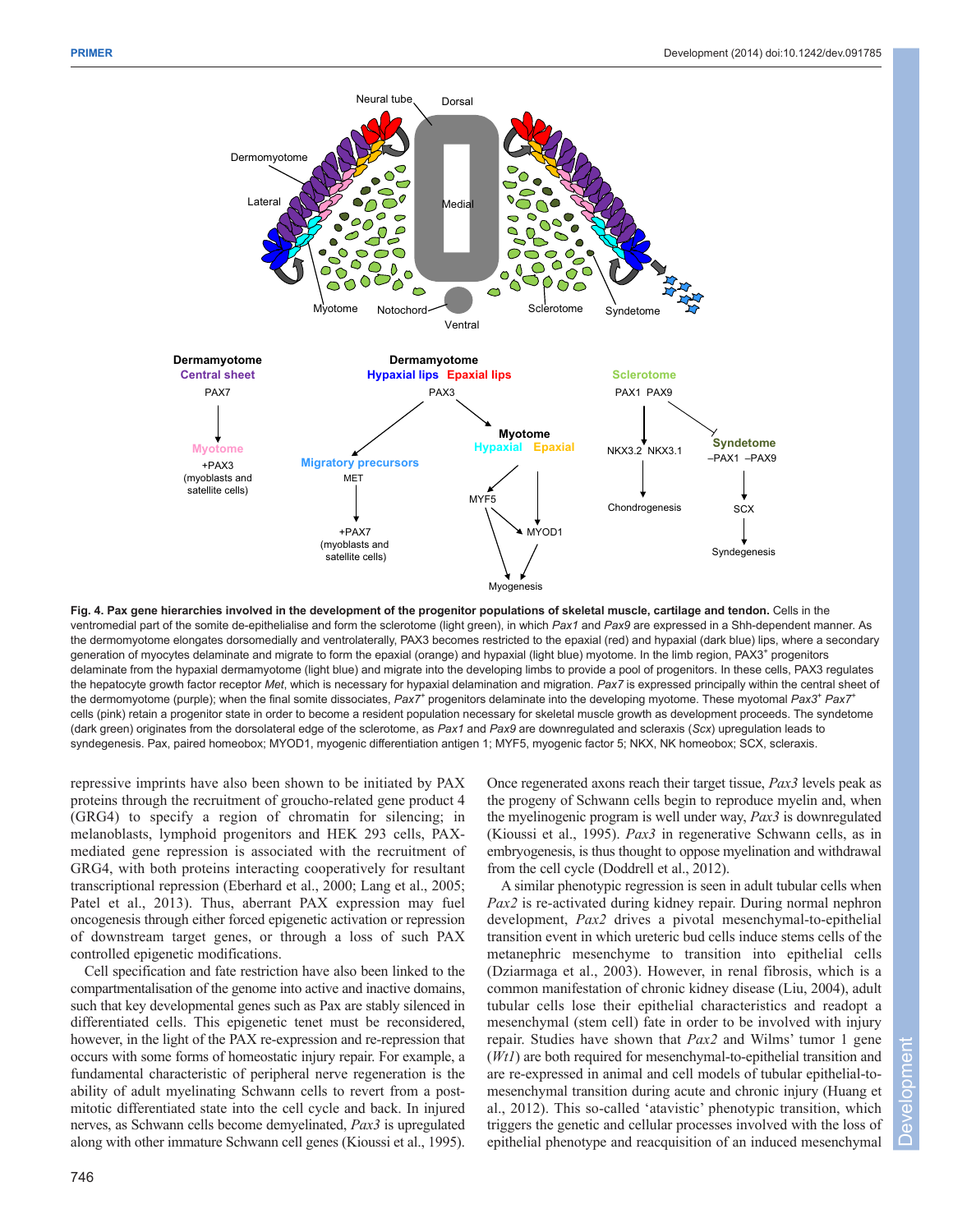stem-like status during repair, is said to mimic, in reverse, the process of mesenchymal-to-epithelial transition in nephrogenesis (Jiang et al., 2013).

With both of these examples, it may be queried whether Pax gene re-activation involves some reinstitution of earlier chromatin modifications, in reverse, as dedifferentiated cells re-enter the cell cycle to give rise to progeny. Bivalent chromatin domains are known to be clustered around developmental genes such as Pax in embryonic cells to confer robust gene repression while poising the gene for activation. This bivalency consists of large regions of H3 lysine 27 methylation (and hence compacted chromatin) that harbour smaller regions of H3 lysine 4 methylation (which positively regulates transcription through recruitment of nucleosome remodelling enzymes and histone acetylases). In embryonic stem cells, bivalent chromatin domains resolve progressively during cellular differentiation into broad marked regions of either enriched Lys27 or Lys4 chromatin methylation (Bernstein et al., 2006). Thus, it would be interesting to investigate Pax chromatin modifications in kidney tubules and Schwann cells during responses that involve dedifferentiation of injured cells and redifferentiation of their progeny. An understanding of this Pax epigenetic switching during homeostatic tissue repair may shed light on the aberrant processes of repair that may occur in chronic kidney disease and neurofibromatosis (Pongpudpunth et al., 2010). In addition, such an understanding could be applied to the therapeutic control of PAX gain of function in ARMS and other cancers.

## **A role for Pax genes in cancer stem cells?**

As Pax genes are responsible for the maintenance of a stem-like phenotype, it is possible that they may be associated with maintenance of the cancer stem cell phenotype, a key characteristic of which is the capacity for the oncogenic cell to self-renew. Cancer development is clearly associated with changes in the molecular mechanisms that regulate stem cell differentiation (Perrotti et al., 2010; Nguyen et al., 2012) that are thought inherited by amplified progeny. In 2008, Rudnicki et al. (Rudnicki et al., 2008), using a *Myf5-Cre* knock in allele, revealed that a novel subset of *Pax7* expressing satellite cells does not express *Myf5* and that these cells give rise to *Pax7+ Myf5+* cells through basal-apical asymmetric cell divisions. Isolation and transplantation of these cells into muscle revealed that they underwent differentiation while *Pax7+ Myf5–* cells contributed to the satellite stem cell reservoir.

A subsequent study using transgenic *Tg:Pax7-nGFP* mice (in which GFP expression reflected endogenous *Pax7* expression quantitatively) showed that, during muscle regeneration, Pax7 nGFPHi cells retain template DNA strands and expressed stem cell markers while Pax7-nGFP<sup>Lo</sup> cells performed random DNA segregation and were myogenically committed (Rocheteau et al., 2012). Taken together, these studies support a role for *Pax7* in the acquisition of a stem cell fate, which is characterised by high levels of PAX7 and the lack of myogenic fate marker expression such as Myf5. The means by which this inheritance is designated is associated with the genomic and/or epigenomic regulation of stemness in stem cells (Kawabe et al., 2012) and looks to be an intriguing area of future research in the cancer stem cell field.

## **Conclusions**

Nine Pax genes have been characterised in mammals and they are considered principal regulators of gene expression, supported by the evolutionary conservation of the paired DNA-binding domain across phylogenies. Pax genes have important roles in the formation of the CNS, where crossregulatory feedback loops are thought to maintain and stabilise developing regions of the brain and spinal cord such that aberrant Pax gene expression perturbs neuronal fate. It is also evident that Pax genes function in gene regulatory networks in which graded gene expression outputs are the product of the robust regulatory logic of the network. Furthermore, Pax genes often function to control the balance between the proliferation and differentiation of progenitors, and a characteristic Pax 'on/off switch' has been described that temporally maintains a precursor in a 'pre-differentiation' state while poised for capacitated differentiation. The molecular control of the choice between proliferation and differentiation is thought to be a result of the use of distinct Pax DNA-binding subdomains. Developmental studies have also shown that Pax genes play a prominent role in the fate restriction, migration and differentiation of somitic and neural crest cells, where restricted downstream target gene expression primes the fate of the cell from early stages of cell identity. During emigration, however, cells are concomitantly inhibited from differentiation by Pax-mediated and environmental inhibitory effects.

Although we have focused here on the developing nervous system, the neural crest and the musculature, Pax genes regulate multiple transcriptional networks that function simultaneously to confer cellular capacity to proliferate, assume a specific cell fate and execute the differentiation program in the developing eye (Marquardt et al., 2001; Farhy et al., 2013), the pancreas (Brun and Gauthier, 2008; Gosmain et al., 2011; Hu He et al., 2011; Kooptiwut et al., 2012; Pfeifer et al., 2013) and the kidney (Dressler, 2011). The prominent roles for Pax genes are linked to the perturbed expression of Pax genes seen in disease states. Importantly, miR-mediated regulation of Pax proteins (Pasut and Rudnicki, 2012; Kredo-Russo et al., 2012; Shalom-Feuerstein et al., 2012; Shaham et al., 2013) and the role of Pax proteins in the epigenetic determination of active or silenced regions of DNA is now coming to light that adds further complexity to the causes and repercussions of aberrant *Pax* gene expression that fuels oncogenesis and other disease.

#### **Funding**

Deposited in PMC for immediate release.

#### **References**

- **Acampora, D., Mazan, S., Lallemand, Y., Avantaggiato, V., Maury, M., Simeone, A. and Brûlet, P.** (1995). Forebrain and midbrain regions are deleted in Otx2-/- mutants due to a defective anterior neuroectoderm specification during gastrulation. *Development* **121**, 3279-3290.
- **Adameyko, I. and Lallemend, F.** (2010). Glial versus melanocyte cell fate choice: Schwann cell precursors as a cellular origin of melanocytes. *Cell. Mol. Life Sci.* **67**, 3037-3055.
- **Adameyko, I., Lallemend, F., Aquino, J. B., Pereira, J. A., Topilko, P., Müller, T., Fritz, N., Beljajeva, A., Mochii, M., Liste, I. et al.** (2009). Schwann cell precursors from nerve innervation are a cellular origin of melanocytes in skin. *Cell* **139**, 366-379.
- **Adham, I. M., Gille, M., Gamel, A. J., Reis, A., Dressel, R., Steding, G., Brand-Saberi, B. and Engel, W.** (2005). The scoliosis (sco) mouse: a new allele of Pax1. *Cytogenet. Genome Res.* **111**, 16-26.
- **Agoston, Z. and Schulte, D.** (2009). Meis2 competes with the Groucho co-repressor Tle4 for binding to Otx2 and specifies tectal fate without induction of a secondary midbrain-hindbrain boundary organizer. *Development* **136**, 3311-3322.
- **Agoston, Z., Li, N., Haslinger, A., Wizenmann, A. and Schulte, D.** (2012). Genetic and physical interaction of Meis2, Pax3 and Pax7 during dorsal midbrain development. *BMC Dev. Biol.* **12**, 10.
- **Amiel, J., Audollent, S., Joly, D., Dureau, P., Salomon, R., Tellier, A. L., Augé, J., Bouissou, F., Antignac, C., Gubler, M. C. et al.** (2000). PAX2 mutations in renalcoloboma syndrome: mutational hotspot and germline mosaicism. *Eur. J. Hum. Genet.* **8**, 820-826.
- **Asami, M., Pilz, G. A., Ninkovic, J., Godinho, L., Schroeder, T., Huttner, W. B. and Götz, M.** (2011). The role of Pax6 in regulating the orientation and mode of cell division of progenitors in the mouse cerebral cortex. *Development* **138**, 5067-5078.
- **Asher, J. H., Jr, Sommer, A., Morell, R. and Friedman, T. B.** (1996). Missense mutation in the paired domain of PAX3 causes craniofacial-deafness-hand syndrome. *Hum. Mutat.* **7**, 30-35.
- **Azuma, N., Nishina, S., Yanagisawa, H., Okuyama, T. and Yamada, M.** (1996). PAX6 missense mutation in isolated foveal hypoplasia. *Nat. Genet.* **13**, 141-142.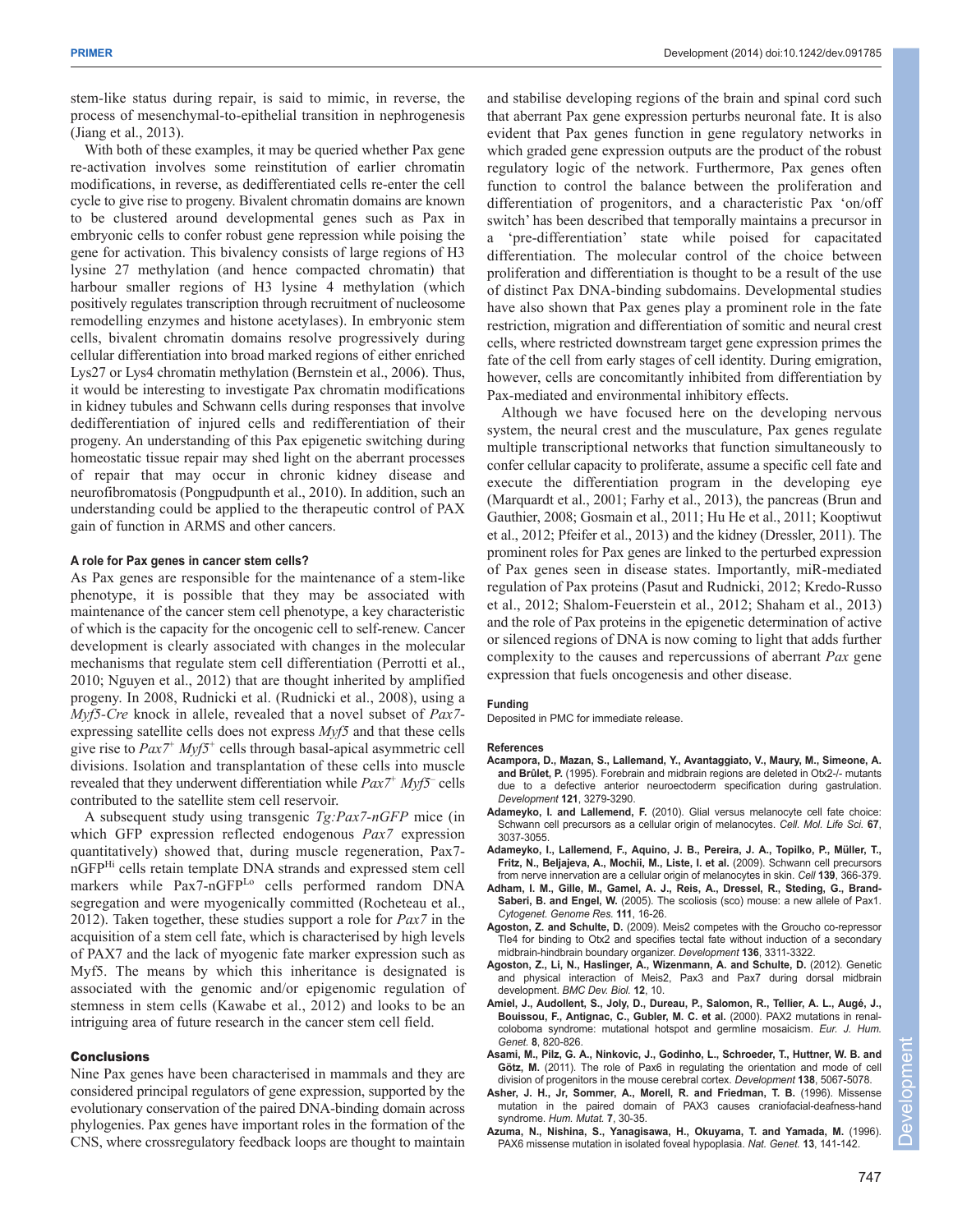- **Azuma, N., Yamaguchi, Y., Handa, H., Tadokoro, K., Asaka, A., Kawase, E. and Yamada, M.** (2003). Mutations of the PAX6 gene detected in patients with a variety of optic-nerve malformations. *Am. J. Hum. Genet.* **72**, 1565-1570.
- **Bajard, L., Relaix, F., Lagha, M., Rocancourt, D., Daubas, P. and Buckingham, M. E.** (2006). A novel genetic hierarchy functions during hypaxial myogenesis: Pax3 directly activates Myf5 in muscle progenitor cells in the limb. *Genes Dev.* **20**, 2450- 2464.
- **Balaskas, N., Ribeiro, A., Panovska, J., Dessaud, E., Sasai, N., Page, K. M., Briscoe, J. and Ribes, V.** (2012). Gene regulatory logic for reading the Sonic Hedgehog signaling gradient in the vertebrate neural tube. *Cell* **148**, 273-284.
- **Baldwin, C. T., Hoth, C. F., Amos, J. A., da-Silva, E. O. and Milunsky, A.** (1992). An exonic mutation in the HuP2 paired domain gene causes Waardenburg's syndrome. *Nature* **355**, 637-638.
- **Baldwin, C. T., Hoth, C. F., Macina, R. A. and Milunsky, A.** (1995). Mutations in PAX3 that cause Waardenburg syndrome type I: ten new mutations and review of the literature. *Am. J. Med. Genet.* **58**, 115-122.
- **Balling, R., Deutsch, U. and Gruss, P.** (1988). undulated, a mutation affecting the development of the mouse skeleton, has a point mutation in the paired box of Pax 1. *Cell* **55**, 531-535.
- **Barber, T. D., Barber, M. C., Cloutier, T. E. and Friedman, T. B.** (1999). PAX3 gene structure, alternative splicing and evolution. *Gene* **237**, 311-319.
- **Barr, F. G., Sellinger, B. and Emanuel, B. S.** (1991). Localization of the rhabdomyosarcoma t(2;13) breakpoint on a physical map of chromosome 13. *Genomics* **11**, 941-947.
- **Barr, F. G., Galili, N., Holick, J., Biegel, J. A., Rovera, G. and Emanuel, B. S.** (1993). Rearrangement of the PAX3 paired box gene in the paediatric solid tumour alveolar rhabdomyosarcoma. *Nat. Genet.* **3**, 113-117.
- **Barr, F. G., Nauta, L. E., Davis, R. J., Schäfer, B. W., Nycum, L. M. and Biegel, J. A.** (1996). In vivo amplification of the PAX3-FKHR and PAX7-FKHR fusion genes in alveolar rhabdomyosarcoma. *Hum. Mol. Genet.* **5**, 15-21.
- **Barr, F. G., Fitzgerald, J. C., Ginsberg, J. P., Vanella, M. L., Davis, R. J. and Bennicelli, J. L.** (1999). Predominant expression of alternative PAX3 and PAX7 forms in myogenic and neural tumor cell lines. *Cancer Res.* **59**, 5443-5448.
- **Basch, M. L. and Bronner-Fraser, M.** (2006). Neural crest inducing signals. *Adv. Exp. Med. Biol.* **589**, 24-31.
- **Basch, M. L., Bronner-Fraser, M. and García-Castro, M. I.** (2006). Specification of the neural crest occurs during gastrulation and requires Pax7. *Nature* **441**, 218-222.
- **Bel-Vialar, S., Medevielle, F. and Pituello, F.** (2007). The on/off of Pax6 controls the tempo of neuronal differentiation in the developing spinal cord. *Dev. Biol.* **305**, 659- 673.
- **Ben-Yair, R., Kahane, N. and Kalcheim, C.** (2011). LGN-dependent orientation of cell divisions in the dermomyotome controls lineage segregation into muscle and dermis. *Development* **138**, 4155-4166.
- **Bennicelli, J. L., Edwards, R. H. and Barr, F. G.** (1996). Mechanism for transcriptional gain of function resulting from chromosomal translocation in alveolar rhabdomyosarcoma. *Proc. Natl. Acad. Sci. USA* **93**, 5455-5459.
- **Bernstein, B. E., Mikkelsen, T. S., Xie, X., Kamal, M., Huebert, D. J., Cuff, J., Fry, B., Meissner, A., Wernig, M., Plath, K. et al.** (2006). A bivalent chromatin structure marks key developmental genes in embryonic stem cells. *Cell* **125**, 315-326.
- **Blanchard, A. D., Sinanan, A., Parmantier, E., Zwart, R., Broos, L., Meijer, D., Meier, C., Jessen, K. R. and Mirsky, R.** (1996). Oct-6 (SCIP/Tst-1) is expressed in Schwann cell precursors, embryonic Schwann cells, and postnatal myelinating Schwann cells: comparison with Oct-1, Krox-20, and Pax-3. *J. Neurosci. Res.* **46**, 630-640.
- **Bower, M., Salomon, R., Allanson, J., Antignac, C., Benedicenti, F., Benetti, E., Binenbaum, G., Jensen, U. B., Cochat, P., DeCramer, S. et al.** (2012). Update of PAX2 mutations in renal coloboma syndrome and establishment of a locus-specific database. *Hum. Mutat.* **33**, 457-466.
- **Brand-Saberi, B. and Christ, B.** (2000). Evolution and development of distinct cell lineages derived from somites. *Curr. Top. Dev. Biol.* **48**, 1-42.
- **Brent, A. E., Schweitzer, R. and Tabin, C. J.** (2003). A somitic compartment of tendon progenitors. *Cell* **113**, 235-248.
- **Britsch, S., Goerich, D. E., Riethmacher, D., Peirano, R. I., Rossner, M., Nave, K. A., Birchmeier, C. and Wegner, M.** (2001). The transcription factor Sox10 is a key regulator of peripheral glial development. *Genes Dev.* **15**, 66-78.
- **Bronner, M. E.** (2012). A career at the interface of cell and developmental biology: a view from the crest. *Mol. Biol. Cell* **23**, 4151-4153.
- **Brun, T. and Gauthier, B. R.** (2008). A focus on the role of Pax4 in mature pancreatic islet beta-cell expansion and survival in health and disease. *J. Mol. Endocrinol.* **40**, 37-45.
- **Buckingham, M. and Relaix, F.** (2007). The role of Pax genes in the development of tissues and organs: Pax3 and Pax7 regulate muscle progenitor cell functions. *Annu. Rev. Cell Dev. Biol.* **23**, 645-673.
- **Buckingham, M., Bajard, L., Chang, T., Daubas, P., Hadchouel, J., Meilhac, S., Montarras, D., Rocancourt, D. and Relaix, F.** (2003). The formation of skeletal muscle: from somite to limb. *J. Anat.* **202**, 59-68.
- **Burri, M., Tromvoukis, Y., Bopp, D., Frigerio, G. and Noll, M.** (1989). Conservation of the paired domain in metazoans and its structure in three isolated human genes. *EMBO J.* **8**, 1183-1190.
- **Bylund, M., Andersson, E., Novitch, B. G. and Muhr, J.** (2003). Vertebrate neurogenesis is counteracted by Sox1-3 activity. *Nat. Neurosci.* **6**, 1162-1168.
- **Carezani-Gavin, M., Clarren, S. K. and Steege, T.** (1992). Waardenburg syndrome associated with meningomyelocele. *Am. J. Med. Genet.* **42**, 135-136.
- **Chan, W. Y., Cheung, C. S., Yung, K. M. and Copp, A. J.** (2004). Cardiac neural crest of the mouse embryo: axial level of origin, migratory pathway and cell autonomy of the splotch (Sp2H) mutant effect. *Development* **131**, 3367-3379.
- **Charytonowicz, E., Cordon-Cardo, C., Matushansky, I. and Ziman, M.** (2009). Alveolar rhabdomyosarcoma: is the cell of origin a mesenchymal stem cell? *Cancer Lett.* **279**, 126-136.
- **Charytonowicz, E., Matushansky, I., Castillo-Martin, M., Hricik, T., Cordon-Cardo, C. and Ziman, M.** (2011). Alternate PAX3 and PAX7 C-terminal isoforms in myogenic differentiation and sarcomagenesis. *Clin. Transl. Oncol.* **13**, 194-203.
- **Chi, N. and Epstein, J. A.** (2002). Getting your Pax straight: Pax proteins in development and disease. *Trends Genet.* **18**, 41-47.
- **Cho, E. A., Prindle, M. J. and Dressler, G. R.** (2003). BRCT domain-containing protein PTIP is essential for progression through mitosis. *Mol. Cell. Biol.* **23**, 1666- 1673.
- **Christ, B., Huang, R. and Wilting, J.** (2000). The development of the avian vertebral column. *Anat. Embryol. (Berl.)* **202**, 179-194.
- **Congdon, T., Nguyen, L. Q., Nogueira, C. R., Habiby, R. L., Medeiros-Neto, G. and Kopp, P.** (2001). A novel mutation (Q40P) in PAX8 associated with congenital hypothyroidism and thyroid hypoplasia: evidence for phenotypic variability in mother and child. *J. Clin. Endocrinol. Metab.* **86**, 3962-3967.
- **Conway, S. J., Henderson, D. J., Kirby, M. L., Anderson, R. H. and Copp, A. J.** (1997). Development of a lethal congenital heart defect in the splotch (Pax3) mutant mouse. *Cardiovasc. Res.* **36**, 163-173.
- **Conway, S. J., Bundy, J., Chen, J., Dickman, E., Rogers, R. and Will, B. M.** (2000). Decreased neural crest stem cell expansion is responsible for the conotruncal heart defects within the splotch (Sp(2H))/Pax3 mouse mutant. *Cardiovasc. Res.* **47**, 314- 328.
- **Cramer, S. F. and Fesyuk, A.** (2012). On the development of neurocutaneous units implications for the histogenesis of congenital, acquired, and dysplastic nevi. *Am. J. Dermatopathol.* **34**, 60-81.
- **Crawfurd, M. D., Harcourt, R. B. and Shaw, P. A.** (1979). Non-progressive cerebellar ataxia, aplasia of pupillary zone of iris, and mental subnormality (Gillespie's syndrome) affecting 3 members of a non-consanguineous family in 2 generations. *J. Med. Genet.* **16**, 373-378.
- **Curran, R. E. and Robb, R. M.** (1976). Isolated foveal hypoplasia. *Arch. Ophthalmol.* **94**, 48-50.
- **Das, P., Stockton, D. W., Bauer, C., Shaffer, L. G., D'Souza, R. N., Wright, T. and** Patel, P. I. (2002). Haploinsufficiency of PAX9 is associated with autosomal dominant hypodontia. *Hum. Genet.* **110**, 371-376.
- **Devriendt, K., Matthijs, G., Van Damme, B., Van Caesbroeck, D., Eccles, M., Vanrenterghem, Y., Fryns, J. P. and Leys, A.** (1998). Missense mutation and hexanucleotide duplication in the PAX2 gene in two unrelated families with renalcoloboma syndrome (MIM 120330). *Hum. Genet.* **103**, 149-153.
- **Diao, Y., Guo, X., Li, Y., Sun, K., Lu, L., Jiang, L., Fu, X., Zhu, H., Sun, H., Wang, H. et al.** (2012). Pax3/7BP is a Pax7- and Pax3-binding protein that regulates the proliferation of muscle precursor cells by an epigenetic mechanism. *Cell Stem Cell* **11**, 231-241.
- **Dietrich, S.** (1999). Regulation of hypaxial muscle development. *Cell Tissue Res.* **296**, 175-182.
- **Doddrell, R. D., Dun, X. P., Moate, R. M., Jessen, K. R., Mirsky, R. and Parkinson, D. B.** (2012). Regulation of Schwann cell differentiation and proliferation by the Pax-3 transcription factor. *Glia* **60**, 1269-1278.
- **Douglass, E. C., Valentine, M., Etcubanas, E., Parham, D., Webber, B. L., Houghton, P. J., Houghton, J. A. and Green, A. A.** (1987). A specific chromosomal abnormality in rhabdomyosarcoma. *Cytogenet. Cell Genet.* **45**, 148-155.
- **Dressler, G. R.** (2011). Patterning and early cell lineage decisions in the developing kidney: the role of Pax genes. *Pediatr. Nephrol.* **26**, 1387-1394.
- **Dziarmaga, A., Clark, P., Stayner, C., Julien, J. P., Torban, E., Goodyer, P. and Eccles, M.** (2003). Ureteric bud apoptosis and renal hypoplasia in transgenic PAX2- Bax fetal mice mimics the renal-coloboma syndrome. *J. Am. Soc. Nephrol.* **14**, 2767- 2774.
- **Eberhard, D., Jiménez, G., Heavey, B. and Busslinger, M.** (2000). Transcriptional repression by Pax5 (BSAP) through interaction with corepressors of the Groucho family. *EMBO J.* **19**, 2292-2303.
- **Eccles, M. R. and Schimmenti, L. A.** (1999). Renal-coloboma syndrome: a multisystem developmental disorder caused by PAX2 mutations. *Clin. Genet.* **56**, 1-9.
- **Eccles, M. R., Wallis, L. J., Fidler, A. E., Spurr, N. K., Goodfellow, P. J. and Reeve, A. E.** (1992). Expression of the PAX2 gene in human fetal kidney and Wilms' tumor. *Cell Growth Differ.* **3**, 279-289.
- **Elsas, F. J., Maumenee, I. H., Kenyon, K. R. and Yoder, F.** (1977). Familial aniridia with preserved ocular function. *Am. J. Ophthalmol.* **83**, 718-724.
- **Engleka, K. A., Gitler, A. D., Zhang, M., Zhou, D. D., High, F. A. and Epstein, J. A.** (2005). Insertion of Cre into the Pax3 locus creates a new allele of Splotch and identifies unexpected Pax3 derivatives. *Dev. Biol.* **280**, 396-406.
- **Epstein, J. A.** (1996). Pax3, neural crest and cardiovascular development. *Trends Cardiovasc. Med.* **6**, 255-260.
- **Epstein, D. J., Vekemans, M. and Gros, P.** (1991). Splotch (Sp2H), a mutation affecting development of the mouse neural tube, shows a deletion within the paired homeodomain of Pax-3. *Cell* **67**, 767-774.
- **Ericson, J., Rashbass, P., Schedl, A., Brenner-Morton, S., Kawakami, A., van Heyningen, V., Jessell, T. M. and Briscoe, J.** (1997). Pax6 controls progenitor cell identity and neuronal fate in response to graded Shh signaling. *Cell* **90**, 169-180.
- **Ernfors, P.** (2010). Cellular origin and developmental mechanisms during the formation of skin melanocytes. *Exp. Cell Res.* **316**, 1397-1407.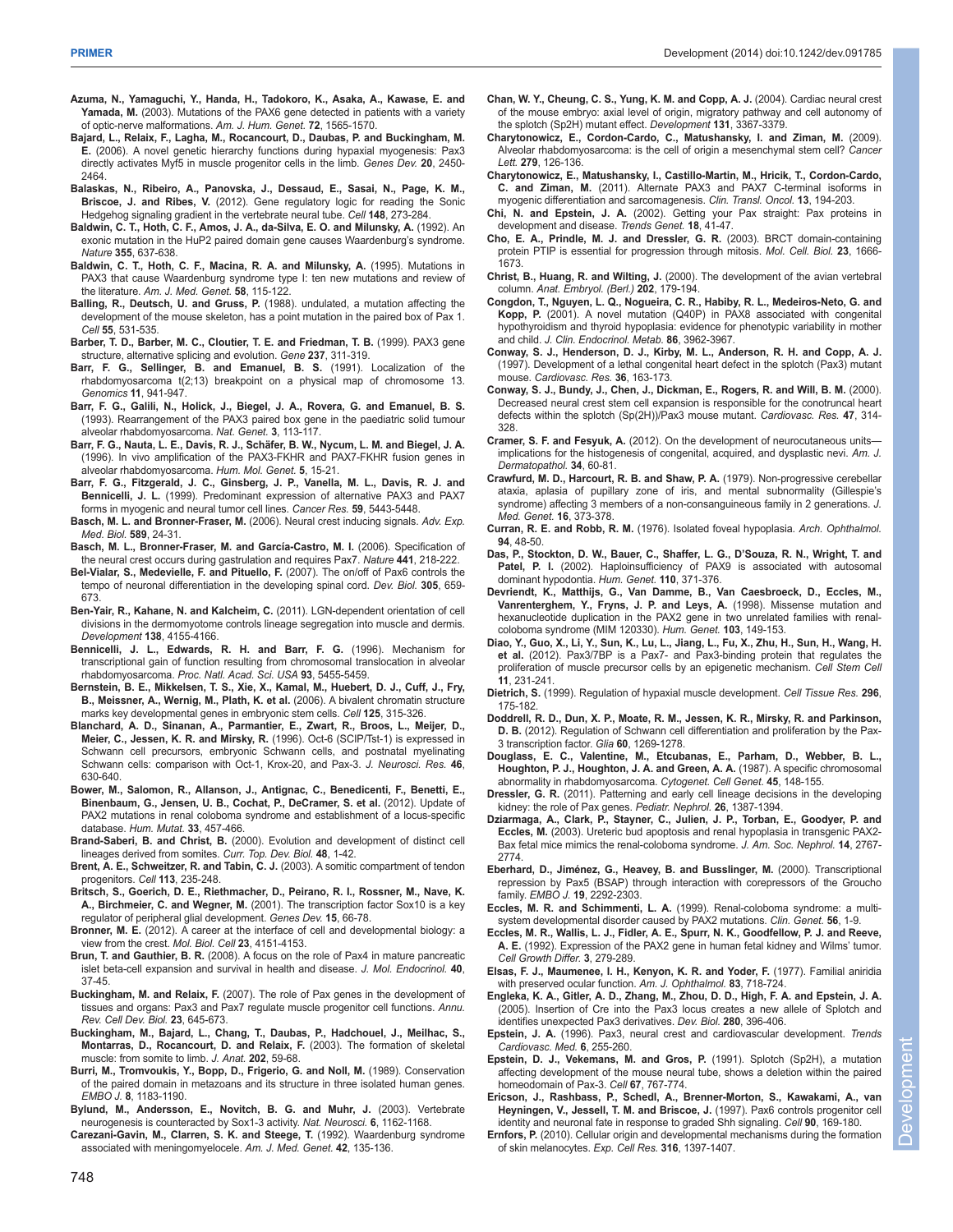- **Fang, M., Ren, H., Liu, J., Cadigan, K. M., Patel, S. R. and Dressler, G. R.** (2009). Drosophila ptip is essential for anterior/posterior patterning in development and interacts with the PcG and trxG pathways. *Development* **136**, 1929-1938.
- **Farhy, C., Elgart, M., Shapira, Z., Oron-Karni, V., Yaron, O., Menuchin, Y., Rechavi, G. and Ashery-Padan, R.** (2013). Pax6 is required for normal cell-cycle exit and the differentiation kinetics of retinal progenitor cells. *PLoS ONE* **8**, e76489.
- **François, J., Lentini, F. and de Rouck, F.** (1984). Gillespie's syndrome (incomplete aniridia, cerebellar ataxia and oligophrenia). *Ophthalmic Paediatr. Genet.* **4**, 29-32.

**Franz, T.** (1990). Defective ensheathment of motoric nerves in the Splotch mutant mouse. *Acta Anat. (Basel)* **138**, 246-253.

- **Frazier-Bowers, S. A., Scott, M. R., Cavender, A., Mensah, J. and D'Souza, R. N.** (2002). Mutational analysis of families affected with molar oligodontia. *Connect. Tissue Res.* **43**, 296-300.
- **Fredericks, W. J., Galili, N., Mukhopadhyay, S., Rovera, G., Bennicelli, J., Barr, F. G. and Rauscher, F. J., 3rd** (1995). The PAX3-FKHR fusion protein created by the t(2;13) translocation in alveolar rhabdomyosarcomas is a more potent transcriptional activator than PAX3. *Mol. Cell. Biol.* **15**, 1522-1535.
- **Galli, L. M., Knight, S. R., Barnes, T. L., Doak, A. K., Kadzik, R. S. and Burrus, L. W.** (2008). Identification and characterization of subpopulations of Pax3 and Pax7 expressing cells in developing chick somites and limb buds. *Dev. Dyn.* **237**, 1862- 1874.
- **Gillespie, F. D.** (1965). Aniridia, Cerebellar Ataxia, and Oligophrenia in Siblings. *Arch. Ophthalmol.* **73**, 338-341.
- **Glaser, T., Lane, J. and Housman, D.** (1990). A mouse model of the aniridia-Wilms tumor deletion syndrome. *Science* **250**, 823-827.
- **Glaser, T., Walton, D. S. and Maas, R. L.** (1992). Genomic structure, evolutionary conservation and aniridia mutations in the human PAX6 gene. *Nat. Genet.* **2**, 232- 239.
- **Glaser, T., Ton, C. C., Mueller, R., Petzl-Erler, M. L., Oliver, C., Nevin, N. C., Housman, D. E. and Maas, R. L.** (1994). Absence of PAX6 gene mutations in Gillespie syndrome (partial aniridia, cerebellar ataxia, and mental retardation). *Genomics* **19**, 145-148.
- **Gosmain, Y., Cheyssac, C., Heddad Masson, M., Dibner, C. and Philippe, J.** (2011). Glucagon gene expression in the endocrine pancreas: the role of the transcription factor Pax6 in α-cell differentiation, glucagon biosynthesis and secretion. *Diabetes Obes. Metab.* **13 Suppl. 1**, 31-38.
- **Götz, M., Stoykova, A. and Gruss, P.** (1998). Pax6 controls radial glia differentiation in the cerebral cortex. *Neuron* **21**, 1031-1044.
- **Goulding, M. D., Chalepakis, G., Deutsch, U., Erselius, J. R. and Gruss, P.** (1991). Pax-3, a novel murine DNA binding protein expressed during early neurogenesis. *EMBO J.* **10**, 1135-1147.
- **Goulding, M., Sterrer, S., Fleming, J., Balling, R., Nadeau, J., Moore, K. J., Brown, S. D., Steel, K. P. and Gruss, P.** (1993). Analysis of the Pax-3 gene in the mouse mutant splotch. *Genomics* **17**, 355-363.
- **Graziano, C., D'Elia, A. V., Mazzanti, L., Moscano, F., Guidelli Guidi, S., Scarano, E., Turchetti, D., Franzoni, E., Romeo, G., Damante, G. et al.** (2007). A de novo nonsense mutation of PAX6 gene in a patient with aniridia, ataxia, and mental retardation. *Am. J. Med. Genet. A.* **143A**, 1802-1805.
- **Günther, S., Kim, J., Kostin, S., Lepper, C., Fan, C. M. and Braun, T.** (2013). Myf5 positive satellite cells contribute to Pax7-dependent long-term maintenance of adult muscle stem cells. *Cell Stem Cell* **13**, 590-601.
- **Hackenbruch, Y., Meerhoff, E., Besio, R. and Cardoso, H.** (1975). Familial bilateral optic nerve hypoplasia. *Am. J. Ophthalmol.* **79**, 314-320.
- **Hans, S., Liu, D. and Westerfield, M.** (2004). Pax8 and Pax2a function synergistically in otic specification, downstream of the Foxi1 and Dlx3b transcription factors. *Development* **131**, 5091-5102.
- **Hanson, I. M., Fletcher, J. M., Jordan, T., Brown, A., Taylor, D., Adams, R. J., Punnett, H. H. and van Heyningen, V.** (1994). Mutations at the PAX6 locus are found in heterogeneous anterior segment malformations including Peters' anomaly. *Nat. Genet.* **6**, 168-173.
- **Hanson, I., Churchill, A., Love, J., Axton, R., Moore, T., Clarke, M., Meire, F. and van Heyningen, V.** (1999). Missense mutations in the most ancient residues of the PAX6 paired domain underlie a spectrum of human congenital eye malformations. *Hum. Mol. Genet.* **8**, 165-172.
- **Haubst, N., Berger, J., Radjendirane, V., Graw, J., Favor, J., Saunders, G. F., Stoykova, A. and Götz, M.** (2004). Molecular dissection of Pax6 function: the specific roles of the paired domain and homeodomain in brain development. *Development* **131**, 6131-6140.
- **Hayashi, Y., Inaba, T., Hanada, R. and Yamamoto, K.** (1988). Translocation 2;8 in a congenital rhabdomyosarcoma. *Cancer Genet. Cytogenet.* **30**, 343-345.
- **Henion, P. D. and Weston, J. A.** (1997). Timing and pattern of cell fate restrictions in the neural crest lineage. *Development* **124**, 4351-4359.
- **Higashide, T., Wada, T., Sakurai, M., Yokoyama, H. and Sugiyama, K.** (2005). Macular abnormalities and optic disk anomaly associated with a new PAX2 missense mutation. *Am. J. Ophthalmol.* **139**, 203-205.
- **Hill, R. E., Favor, J., Hogan, B. L., Ton, C. C., Saunders, G. F., Hanson, I. M., Prosser, J., Jordan, T., Hastie, N. D. and van Heyningen, V.** (1991). Mouse small eye results from mutations in a paired-like homeobox-containing gene. *Nature* **354**, 522-525.
- **Hoerter, J. D., Bradley, P., Casillas, A., Chambers, D., Denholm, C., Johnson, K. and Weiswasser, B.** (2012). Extrafollicular dermal melanocyte stem cells and melanoma. *Stem Cells Int.* **2012**, 407079.
- **Hornby, S. J., Adolph, S., Gilbert, C. E., Dandona, L. and Foster, A.** (2000). Visual acuity in children with coloboma: clinical features and a new phenotypic classification system. *Ophthalmology* **107**, 511-520.
- **Hornyak, T. J., Hayes, D. J., Chiu, L. Y. and Ziff, E. B.** (2001). Transcription factors in melanocyte development: distinct roles for Pax-3 and Mitf. *Mech. Dev.* **101**, 47-59.
- **Hoth, C. F., Milunsky, A., Lipsky, N., Sheffer, R., Clarren, S. K. and Baldwin, C. T.** (1993). Mutations in the paired domain of the human PAX3 gene cause Klein-Waardenburg syndrome (WS-III) as well as Waardenburg syndrome type I (WS-I). *Am. J. Hum. Genet.* **52**, 455-462.
- **Hu He, K. H., Lorenzo, P. I., Brun, T., Jimenez Moreno, C. M., Aeberhard, D., Vallejo Ortega, J., Cornu, M., Thorel, F., Gjinovci, A., Thorens, B. et al.** (2011). In vivo conditional Pax4 overexpression in mature islet β-cells prevents stress-induced hyperglycemia in mice. *Diabetes* **60**, 1705-1715.
- **Huang, B., Pi, L., Chen, C., Yuan, F., Zhou, Q., Teng, J. and Jiang, T.** (2012). WT1 and Pax2 re-expression is required for epithelial-mesenchymal transition in 5/6 nephrectomized rats and cultured kidney tubular epithelial cells. *Cells Tissues Organs* **195**, 296-312.
- **Ishikiriyama, S.** (1993). Gene for Waardenburg syndrome type I is located at 2q35, not at 2q37.3. *Am. J. Med. Genet.* **46**, 608.
- **Jessen, K. R. and Mirsky, R.** (2005). The origin and development of glial cells in peripheral nerves. *Nat. Rev. Neurosci.* **6**, 671-682.
- **Jiang, Y. S., Jiang, T., Huang, B., Chen, P. S. and Ouyang, J.** (2013). Epithelialmesenchymal transition of renal tubules: divergent processes of repairing in acute or chronic injury? *Med. Hypotheses* **81**, 73-75.
- **Jonas, J. B. and Freisler, K. A.** (1997). Bilateral congenital optic nerve head pits in monozygotic siblings. *Am. J. Ophthalmol.* **124**, 844-846.
- **Jostes, B., Walther, C. and Gruss, P.** (1990). The murine paired box gene, Pax7, is expressed specifically during the development of the nervous and muscular system. *Mech. Dev.* **33**, 27-37.
- **Kapadia, H., Frazier-Bowers, S., Ogawa, T. and D'Souza, R. N.** (2006). Molecular characterization of a novel PAX9 missense mutation causing posterior tooth agenesis. *Eur. J. Hum. Genet.* **14**, 403-409.
- **Kawabe, Y., Wang, Y. X., McKinnell, I. W., Bedford, M. T. and Rudnicki, M. A.** (2012). Carm1 regulates Pax7 transcriptional activity through MLL1/2 recruitment during asymmetric satellite stem cell divisions. *Cell Stem Cell* **11**, 333-345.
- **Keller, C. and Guttridge, D. C.** (2013). Mechanisms of impaired differentiation in rhabdomyosarcoma. *FEBS J.* **280**, 4323-4334.
- **Keller, C., Arenkiel, B. R., Coffin, C. M., El-Bardeesy, N., DePinho, R. A. and Capecchi, M. R.** (2004). Alveolar rhabdomyosarcomas in conditional Pax3:Fkhr mice: cooperativity of Ink4a/ARF and Trp53 loss of function. *Genes Dev.* **18**, 2614- 2626.
- **Kioussi, C., Gross, M. K. and Gruss, P.** (1995). Pax3: a paired domain gene as a regulator in PNS myelination. *Neuron* **15**, 553-562.
- **Kist, R., Watson, M., Wang, X., Cairns, P., Miles, C., Reid, D. J. and Peters, H.** (2005). Reduction of Pax9 gene dosage in an allelic series of mouse mutants causes hypodontia and oligodontia. *Hum. Mol. Genet.* **14**, 3605-3617.
- **Kivlin, J. D., Fineman, R. M., Crandall, A. S. and Olson, R. J.** (1986). Peters' anomaly as a consequence of genetic and nongenetic syndromes. *Arch. Ophthalmol.* **104**, 61-64.
- **Kooptiwut, S., Plengvidhya, N., Chukijrungroat, T., Sujjitjoon, J., Semprasert, N., Furuta, H. and Yenchitsomanus, P. T.** (2012). Defective PAX4 R192H transcriptional repressor activities associated with maturity onset diabetes of the young and early onset-age of type 2 diabetes. *J. Diabetes Complications* **26**, 343- 347.
- **Kredo-Russo, S., Mandelbaum, A. D., Ness, A., Alon, I., Lennox, K. A., Behlke, M. A. and Hornstein, E.** (2012). Pancreas-enriched miRNA refines endocrine cell differentiation. *Development* **139**, 3021-3031.
- **Krispin, S., Nitzan, E. and Kalcheim, C.** (2010). The dorsal neural tube: a dynamic setting for cell fate decisions. *Dev. Neurobiol.* **70**, 796-812.
- **Kwang, S. J., Brugger, S. M., Lazik, A., Merrill, A. E., Wu, L. Y., Liu, Y. H., Ishii, M., Sangiorgi, F. O., Rauchman, M., Sucov, H. M. et al.** (2002). Msx2 is an immediate downstream effector of Pax3 in the development of the murine cardiac neural crest. *Development* **129**, 527-538.
- **Lagha, M., Kormish, J. D., Rocancourt, D., Manceau, M., Epstein, J. A., Zaret, K. S., Relaix, F. and Buckingham, M. E.** (2008). Pax3 regulation of FGF signaling affects the progression of embryonic progenitor cells into the myogenic program. *Genes Dev.* **22**, 1828-1837.
- **Lammi, L., Halonen, K., Pirinen, S., Thesleff, I., Arte, S. and Nieminen, P.** (2003). A missense mutation in PAX9 in a family with distinct phenotype of oligodontia. *Eur. J. Hum. Genet.* **11**, 866-871.
- **Lang, D., Chen, F., Milewski, R., Li, J., Lu, M. M. and Epstein, J. A.** (2000). Pax3 is required for enteric ganglia formation and functions with Sox10 to modulate expression of c-ret. *J. Clin. Invest.* **106**, 963-971.
- **Lang, D., Lu, M. M., Huang, L., Engleka, K. A., Zhang, M., Chu, E. Y., Lipner, S., Skoultchi, A., Millar, S. E. and Epstein, J. A.** (2005). Pax3 functions at a nodal point in melanocyte stem cell differentiation. *Nature* **433**, 884-887.
- **Le, N., Nagarajan, R., Wang, J. Y., Araki, T., Schmidt, R. E. and Milbrandt, J.** (2005). Analysis of congenital hypomyelinating Egr2Lo/Lo nerves identifies Sox2 as an inhibitor of Schwann cell differentiation and myelination. *Proc. Natl. Acad. Sci. USA* **102**, 2596-2601.
- **Le Douarin, N. M., Calloni, G. W. and Dupin, E.** (2008). The stem cells of the neural crest. *Cell Cycle* **7**, 1013-1019.
- **Lechtenberg, R. and Ferretti, C.** (1981). Ataxia with aniridia of Gillespie: a case report. *Neurology* **31**, 95-97.
- **Lek, M., Dias, J. M., Marklund, U., Uhde, C. W., Kurdija, S., Lei, Q., Sussel, L., Rubenstein, J. L., Matise, M. P., Arnold, H. H. et al.** (2010). A homeodomain feedback circuit underlies step-function interpretation of a Shh morphogen gradient during ventral neural patterning. *Development* **137**, 4051-4060.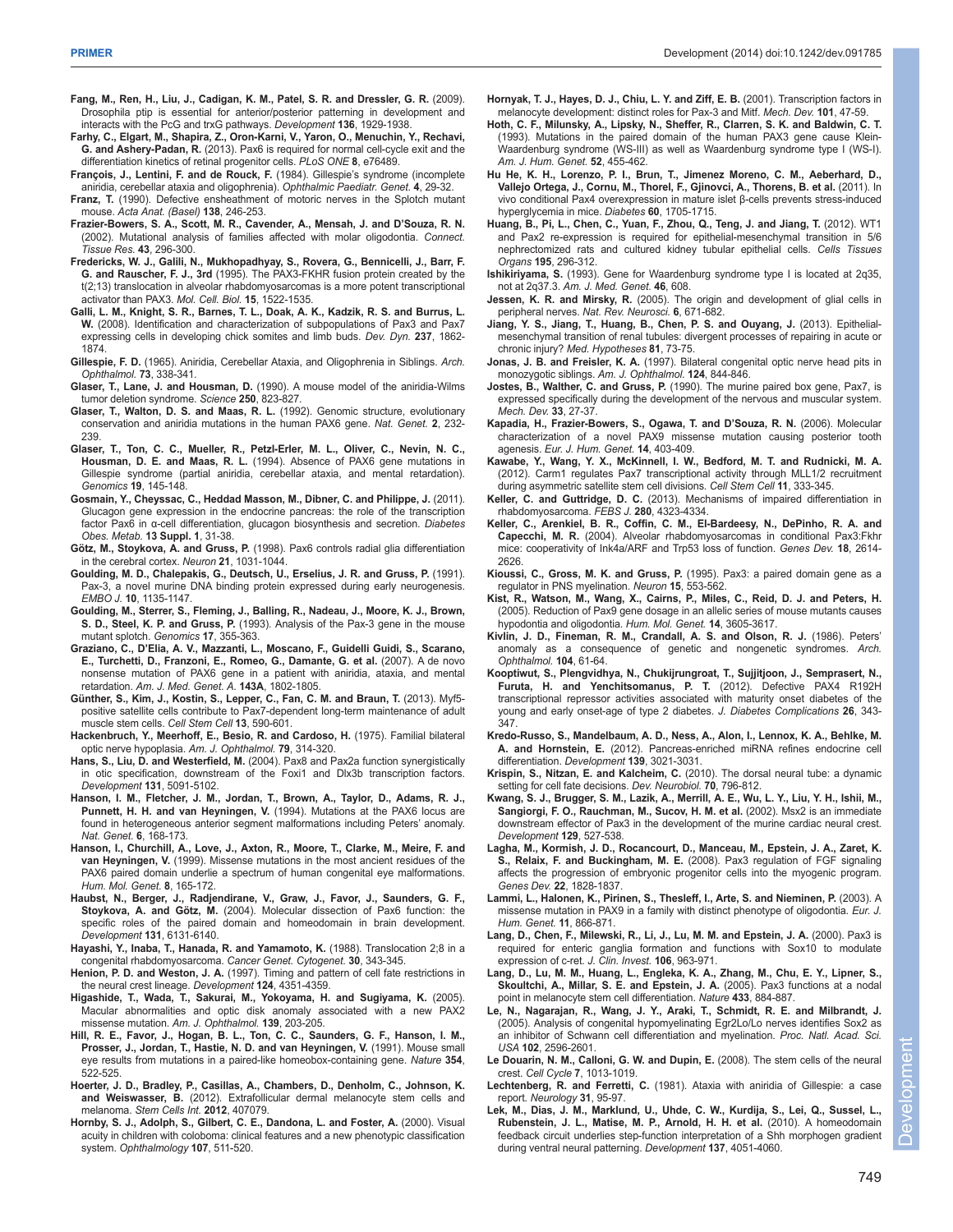- **Li, C. G. and Eccles, M. R.** (2012). PAX Genes in Cancer; Friends or Foes? *Front. Genet.* **3**, 6.
- **Li, J., Liu, K. C., Jin, F., Lu, M. M. and Epstein, J. A.** (1999). Transgenic rescue of congenital heart disease and spina bifida in Splotch mice. *Development* **126**, 2495- 2503.
- **Liu, Y.** (2004). Epithelial to mesenchymal transition in renal fibrogenesis: pathologic significance, molecular mechanism, and therapeutic intervention. *J. Am. Soc. Nephrol.* **15**, 1-12.
- **Luan, Z., Liu, Y., Stuhlmiller, T. J., Marquez, J. and García-Castro, M. I.** (2013). SUMOylation of Pax7 is essential for neural crest and muscle development. *Cell. Mol. Life Sci.* **70**, 1793-1806.
- **Macchia, P. E., Lapi, P., Krude, H., Pirro, M. T., Missero, C., Chiovato, L., Souabni, A., Baserga, M., Tassi, V., Pinchera, A. et al.** (1998). PAX8 mutations associated with congenital hypothyroidism caused by thyroid dysgenesis. *Nat. Genet.* **19**, 83-86.
- **Mackereth, M. D., Kwak, S. J., Fritz, A. and Riley, B. B.** (2005). Zebrafish pax8 is required for otic placode induction and plays a redundant role with Pax2 genes in the maintenance of the otic placode. *Development* **132**, 371-382.
- **Marquardt, T., Ashery-Padan, R., Andrejewski, N., Scardigli, R., Guillemot, F. and Gruss, P.** (2001). Pax6 is required for the multipotent state of retinal progenitor cells. *Cell* **105**, 43-55.
- **Mastick, G. S., Davis, N. M., Andrew, G. L. and Easter, S. S., Jr** (1997). Pax-6 functions in boundary formation and axon guidance in the embryonic mouse forebrain. *Development* **124**, 1985-1997.
- **Matsunaga, E., Araki, I. and Nakamura, H.** (2000). Pax6 defines the dimesencephalic boundary by repressing En1 and Pax2. *Development* **127**, 2357- 2365.
- **Matsuo, T., Osumi-Yamashita, N., Noji, S., Ohuchi, H., Koyama, E., Myokai, F., Matsuo, N., Taniguchi, S., Doi, H., Iseki, S. et al.** (1993). A mutation in the Pax-6 gene in rat small eye is associated with impaired migration of midbrain crest cells. *Nat. Genet.* **3**, 299-304.
- **Mauvais-Jarvis, F., Smith, S. B., Le May, C., Leal, S. M., Gautier, J. F., Molokhia, M., Riveline, J. P., Rajan, A. S., Kevorkian, J. P., Zhang, S. et al.** (2004). PAX4 gene variations predispose to ketosis-prone diabetes. *Hum. Mol. Genet.* **13**, 3151-3159.
- **Mayanil, C. S., George, D., Freilich, L., Miljan, E. J., Mania-Farnell, B., McLone, D. G. and Bremer, E. G.** (2001). Microarray analysis detects novel Pax3 downstream target genes. *J. Biol. Chem.* **276**, 49299-49309.
- **Mayanil, C. S., Pool, A., Nakazaki, H., Reddy, A. C., Mania-Farnell, B., Yun, B., George, D., McLone, D. G. and Bremer, E. G.** (2006). Regulation of murine TGFbeta2 by Pax3 during early embryonic development. *J. Biol. Chem.* **281**, 24544- 24552.
- **McCarroll, M. N., Lewis, Z. R., Culbertson, M. D., Martin, B. L., Kimelman, D. and Nechiporuk, A. V.** (2012). Graded levels of Pax2a and Pax8 regulate cell differentiation during sensory placode formation. *Development* **139**, 2740-2750.
- **McKinnell, I. W., Ishibashi, J., Le Grand, F., Punch, V. G., Addicks, G. C., Greenblatt, J. F., Dilworth, F. J. and Rudnicki, M. A.** (2008). Pax7 activates myogenic genes by recruitment of a histone methyltransferase complex. *Nat. Cell Biol.* **10**, 77-84.
- **Medic, S. and Ziman, M.** (2010). PAX3 expression in normal skin melanocytes and melanocytic lesions (naevi and melanomas). *PLoS ONE* **5**, e9977.
- **Meeus, L., Gilbert, B., Rydlewski, C., Parma, J., Roussie, A. L., Abramowicz, M., Vilain, C., Christophe, D., Costagliola, S. and Vassart, G.** (2004). Characterization of a novel loss of function mutation of PAX8 in a familial case of congenital hypothyroidism with in-place, normal-sized thyroid. *J. Clin. Endocrinol. Metab.* **89**, 4285-4291.
- **Mi, D., Carr, C. B., Georgala, P. A., Huang, Y. T., Manuel, M. N., Jeanes, E., Niisato, E., Sansom, S. N., Livesey, F. J., Theil, T. et al.** (2013). Pax6 exerts regional control of cortical progenitor proliferation via direct repression of Cdk6 and hypophosphorylation of pRb. *Neuron* **78**, 269-284.
- **Milet, C., Maczkowiak, F., Roche, D. D. and Monsoro-Burq, A. H.** (2013). Pax3 and Zic1 drive induction and differentiation of multipotent, migratory, and functional neural crest in Xenopus embryos. *Proc. Natl. Acad. Sci. USA* **110**, 5528-5533.
- **Moase, C. E. and Trasler, D. G.** (1990). Delayed neural crest cell emigration from Sp and Spd mouse neural tube explants. *Teratology* **42**, 171-182.
- **Monsoro-Burq, A. H., Wang, E. and Harland, R.** (2005). Msx1 and Pax3 cooperate to mediate FGF8 and WNT signals during Xenopus neural crest induction. *Dev. Cell* **8**, 167-178.
- **Mostowska, A., Biedziak, B. and Trzeciak, W. H.** (2006). A novel mutation in PAX9 causes familial form of molar oligodontia. *Eur. J. Hum. Genet.* **14**, 173-179.
- **Mullighan, C. G., Goorha, S., Radtke, I., Miller, C. B., Coustan-Smith, E., Dalton, J. D., Girtman, K., Mathew, S., Ma, J., Pounds, S. B. et al.** (2007). Genome-wide analysis of genetic alterations in acute lymphoblastic leukaemia. *Nature* **446**, 758- 764.
- **Murdoch, B., DelConte, C. and García-Castro, M. I.** (2012). Pax7 lineage contributions to the mammalian neural crest. *PLoS ONE* **7**, e41089.
- **Nakazaki, H., Reddy, A. C., Mania-Farnell, B. L., Shen, Y. W., Ichi, S., McCabe, C., George, D., McLone, D. G., Tomita, T. and Mayanil, C. S.** (2008). Key basic helixloop-helix transcription factor genes Hes1 and Ngn2 are regulated by Pax3 during mouse embryonic development. *Dev. Biol.* **316**, 510-523.
- **Nakazaki, H., Shen, Y. W., Yun, B., Reddy, A., Khanna, V., Mania-Farnell, B., Ichi, S., McLone, D. G., Tomita, T. and Mayanil, C. S.** (2009). Transcriptional regulation by Pax3 and TGFbeta2 signaling: a potential gene regulatory network in neural crest development. *Int. J. Dev. Biol.* **53**, 69-79.
- **Nelson, J., Flaherty, M. and Grattan-Smith, P.** (1997). Gillespie syndrome: a report of two further cases. *Am. J. Med. Genet.* **71**, 134-138.
- **Nguyen, L. V., Vanner, R., Dirks, P. and Eaves, C. J.** (2012). Cancer stem cells: an evolving concept. *Nat. Rev. Cancer* **12**, 133-143.
- **Ninkovic, J., Steiner-Mezzadri, A., Jawerka, M., Akinci, U., Masserdotti, G., Petricca, S., Fischer, J., von Holst, A., Beckers, J., Lie, C. D. et al.** (2013). The BAF complex interacts with Pax6 in adult neural progenitors to establish a neurogenic cross-regulatory transcriptional network. *Cell Stem Cell* **13**, 403-418.
- **Nishimoto, K., Iijima, K., Shirakawa, T., Kitagawa, K., Satomura, K., Nakamura, H. and Yoshikawa, N.** (2001). PAX2 gene mutation in a family with isolated renal hypoplasia. *J. Am. Soc. Nephrol.* **12**, 1769-1772.
- **Nutt, S. L. and Busslinger, M.** (1999). Monoallelic expression of Pax5: a paradigm for the haploinsufficiency of mammalian Pax genes? *Biol. Chem.* **380**, 601-611.
- **Nutt, S. L., Vambrie, S., Steinlein, P., Kozmik, Z., Rolink, A., Weith, A. and Busslinger, M.** (1999). Independent regulation of the two Pax5 alleles during B-cell development. *Nat. Genet.* **21**, 390-395.
- **O'Donnell, F. E., Jr and Pappas, H. R.** (1982). Autosomal dominant foveal hypoplasia and presenile cataracts. A new syndrome. *Arch. Ophthalmol.* **100**, 279-281.
- **Olaopa, M., Zhou, H. M., Snider, P., Wang, J., Schwartz, R. J., Moon, A. M. and Conway, S. J.** (2011). Pax3 is essential for normal cardiac neural crest morphogenesis but is not required during migration nor outflow tract septation. *Dev. Biol.* **356**, 308-322.
- **Oliver, M. D., Dotan, S. A., Chemke, J. and Abraham, F. A.** (1987). Isolated foveal hypoplasia. *Br. J. Ophthalmol.* **71**, 926-930.
- **Opdecamp, K., Nakayama, A., Nguyen, M. T., Hodgkinson, C. A., Pavan, W. J. and Arnheiter, H.** (1997). Melanocyte development in vivo and in neural crest cell cultures: crucial dependence on the Mitf basic-helix-loop-helix-zipper transcription factor. *Development* **124**, 2377-2386.
- **Pasut, A. and Rudnicki, M. A.** (2012). The long, the short, and the micro: a polyA tale of Pax3 in satellite cells. *Cell Stem Cell* **10**, 237-238.
- **Patel, S. R., Kim, D., Levitan, I. and Dressler, G. R.** (2007). The BRCT-domain containing protein PTIP links PAX2 to a histone H3, lysine 4 methyltransferase complex. *Dev. Cell* **13**, 580-592.
- **Patel, S. R., Ranghini, E. and Dressler, G. R.** (2013). Mechanisms of gene activation and repression by Pax proteins in the developing kidney. *Pediatr. Nephrol.*
- **Pearce, W. G., Mielke, B. W., Hassard, D. T., Climenhaga, H. W., Climenhaga, D. B. and Hodges, E. J.** (1995). Autosomal dominant keratitis: a possible aniridia variant. *Can. J. Ophthalmol.* **30**, 131-137.
- **Perrotti, D., Jamieson, C., Goldman, J. and Skorski, T.** (2010). Chronic myeloid leukemia: mechanisms of blastic transformation. *J. Clin. Invest.* **120**, 2254-2264.
- **Peters, H., Wilm, B., Sakai, N., Imai, K., Maas, R. and Balling, R.** (1999). Pax1 and Pax9 synergistically regulate vertebral column development. *Development* **126**, 5399-5408.
- **Pfeffer, P. L., Bouchard, M. and Busslinger, M.** (2000). Pax2 and homeodomain proteins cooperatively regulate a 435 bp enhancer of the mouse Pax5 gene at the midbrain-hindbrain boundary. *Development* **127**, 1017-1028.
- **Pfeffer, P. L., Payer, B., Reim, G., di Magliano, M. P. and Busslinger, M.** (2002). The activation and maintenance of Pax2 expression at the mid-hindbrain boundary is controlled by separate enhancers. *Development* **129**, 307-318.
- **Pfeifer, A., Courtney, M., Ben-Othman, N., Al-Hasani, K., Gjernes, E., Vieira, A., Druelle, N., Avolio, F., Faurite, B., Mansouri, A. et al.** (2013). Induction of multiple cycles of pancreatic β-cell replacement. *Cell Cycle* **12**, 3243-3244.
- **Poleev, A., Wendler, F., Fickenscher, H., Zannini, M. S., Yaginuma, K., Abbott, C. and Plachov, D.** (1995). Distinct functional properties of three human paired-boxprotein, PAX8, isoforms generated by alternative splicing in thyroid, kidney and Wilms' tumors. *Eur. J. Biochem.* **228**, 899-911.
- **Pongpudpunth, M., Bhawan, J., Al-Natour, S. H. and Mahalingam, M.** (2010). Nestin-positive stem cells in neurofibromas from patients with neurofibromatosis type 1-tumorigenic or incidental? *Am. J. Dermatopathol.* **32**, 574-577.
- **Ramaesh, T., Collinson, J. M., Ramaesh, K., Kaufman, M. H., West, J. D. and Dhillon, B.** (2003). Corneal abnormalities in Pax6+/- small eye mice mimic human aniridia-related keratopathy. *Invest. Ophthalmol. Vis. Sci.* **44**, 1871-1878.
- **Ramaesh, T., Ramaesh, K., Leask, R., Springbett, A., Riley, S. C., Dhillon, B. and West, J. D.** (2006). Increased apoptosis and abnormal wound-healing responses in the heterozygous Pax6+/- mouse cornea. *Invest. Ophthalmol. Vis. Sci.* **47**, 1911- 1917.
- **Relaix, F., Rocancourt, D., Mansouri, A. and Buckingham, M.** (2005). A Pax3/Pax7 dependent population of skeletal muscle progenitor cells. *Nature* **435**, 948-953.
- **Rocheteau, P., Gayraud-Morel, B., Siegl-Cachedenier, I., Blasco, M. A. and Tajbakhsh, S.** (2012). A subpopulation of adult skeletal muscle stem cells retains all template DNA strands after cell division. *Cell* **148**, 112-125.
- **Roeb, W., Boyer, A., Cavenee, W. K. and Arden, K. C.** (2007). PAX3-FOXO1 controls expression of the p57Kip2 cell-cycle regulator through degradation of EGR1. *Proc. Natl. Acad. Sci. USA* **104**, 18085-18090.
- **Rolink, A., Nutt, S., Busslinger, M., ten Boekel, E., Seidl, T., Andersson, J. and Melchers, F.** (1999). Differentiation, dedifferentiation, and redifferentiation of Blineage lymphocytes: roles of the surrogate light chain and the Pax5 gene. *Cold Spring Harb. Symp. Quant. Biol.* **64**, 21-26.
- **Rudnicki, M. A., Le Grand, F., McKinnell, I. and Kuang, S.** (2008). The molecular regulation of muscle stem cell function. *Cold Spring Harb. Symp. Quant. Biol.* **73**, 323-331.
- **Sansom, S. N., Griffiths, D. S., Faedo, A., Kleinjan, D. J., Ruan, Y., Smith, J., van Heyningen, V., Rubenstein, J. L. and Livesey, F. J.** (2009). The level of the transcription factor Pax6 is essential for controlling the balance between neural stem cell self-renewal and neurogenesis. *PLoS Genet.* **5**, e1000511.
- Sarsfield, J. K. (1971). The syndrome of congenital cerebellar ataxia, aniridia and mental retardation. *Dev. Med. Child Neurol.* **13**, 508-511.